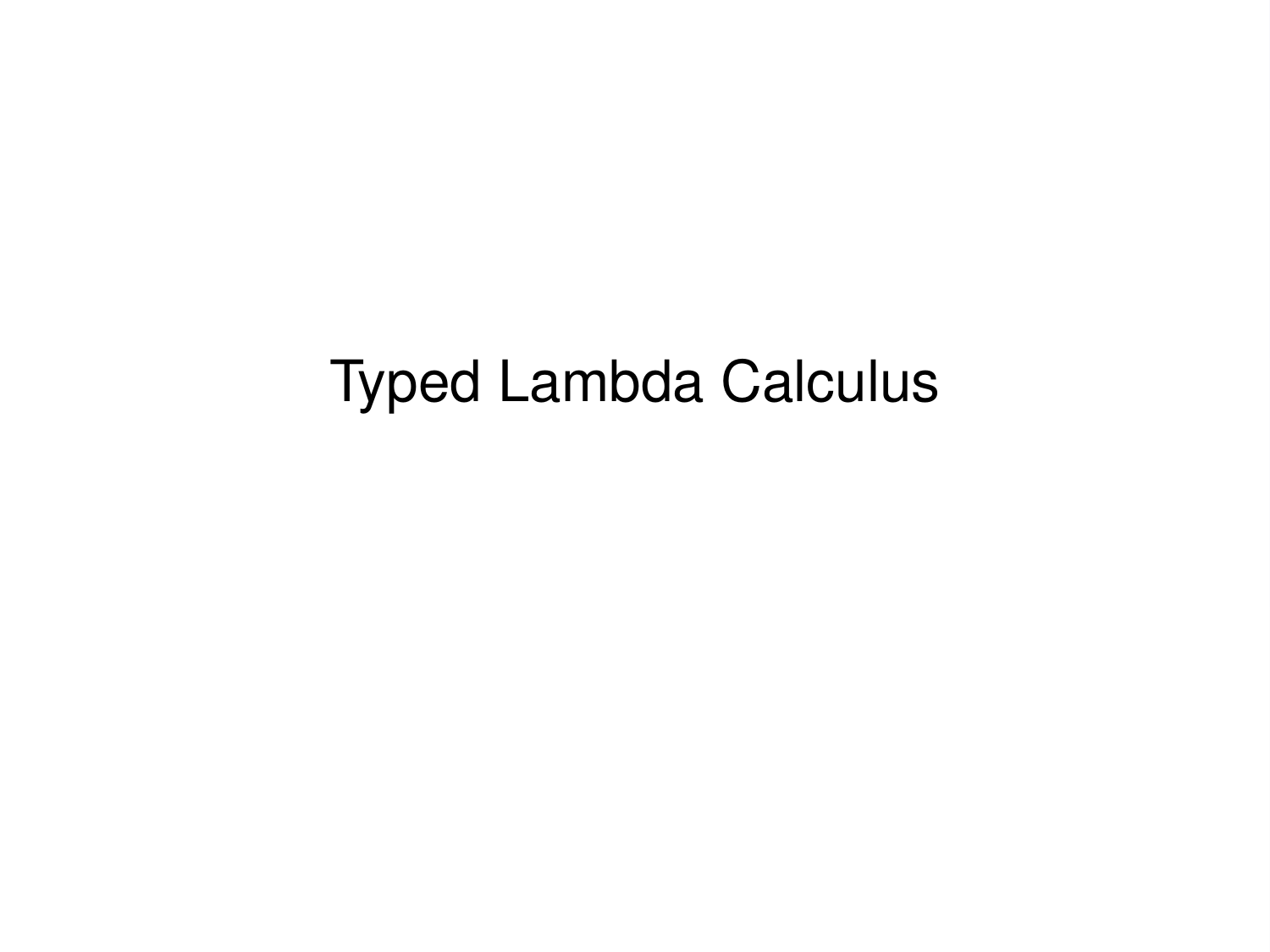- **Partial specification of programs**
- Avoid meaningless programs (1 + *true*)
- **Avoid memory violation**
- Avoid programs with undefined semantics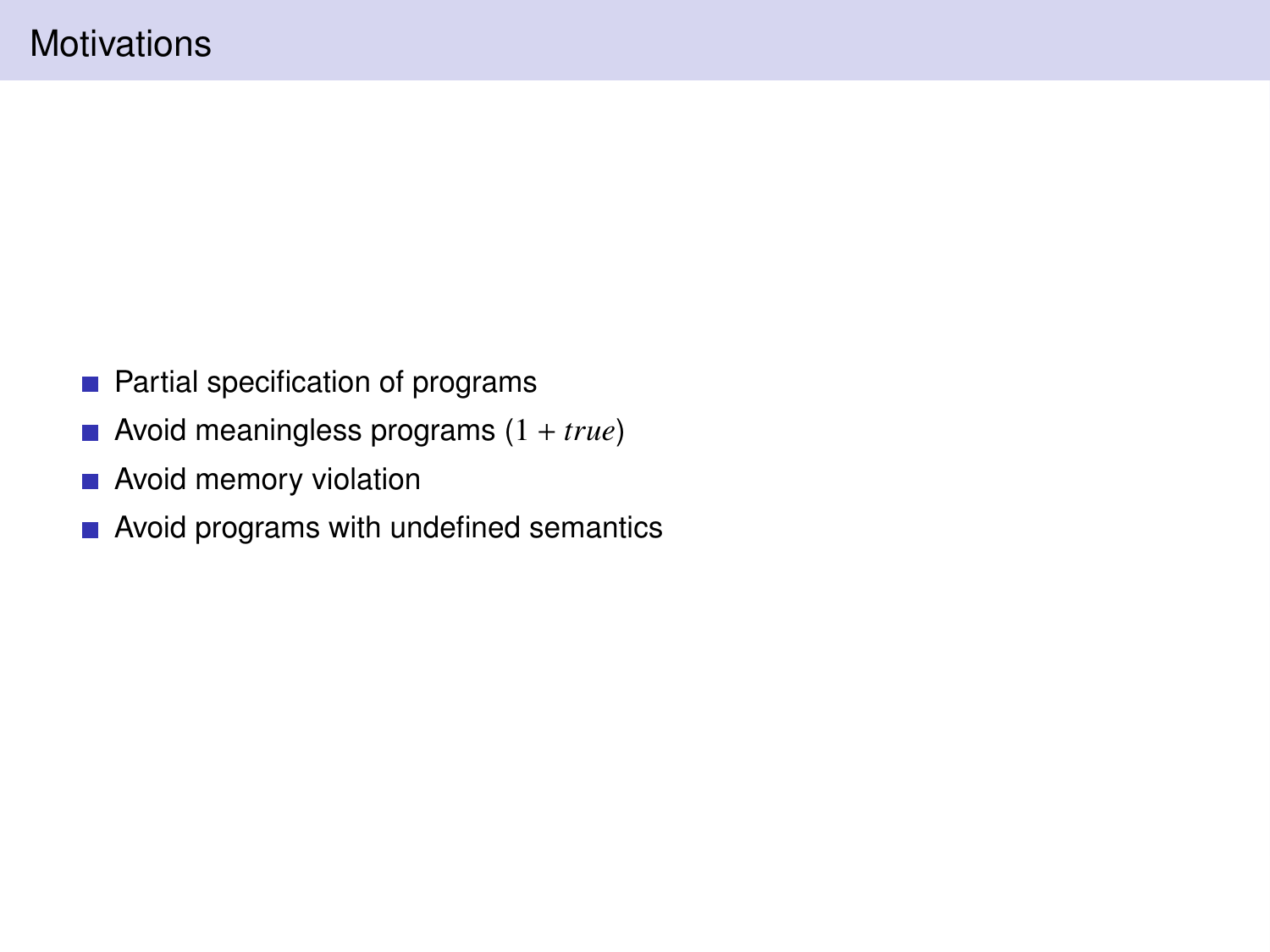# **Contents**

- **Monomorphic Types** 
	- Church-style Curry-style
	- - Type Inference
- **Polymorphic Types** 
	- Church-style
	- Curry-style
		- Type Inference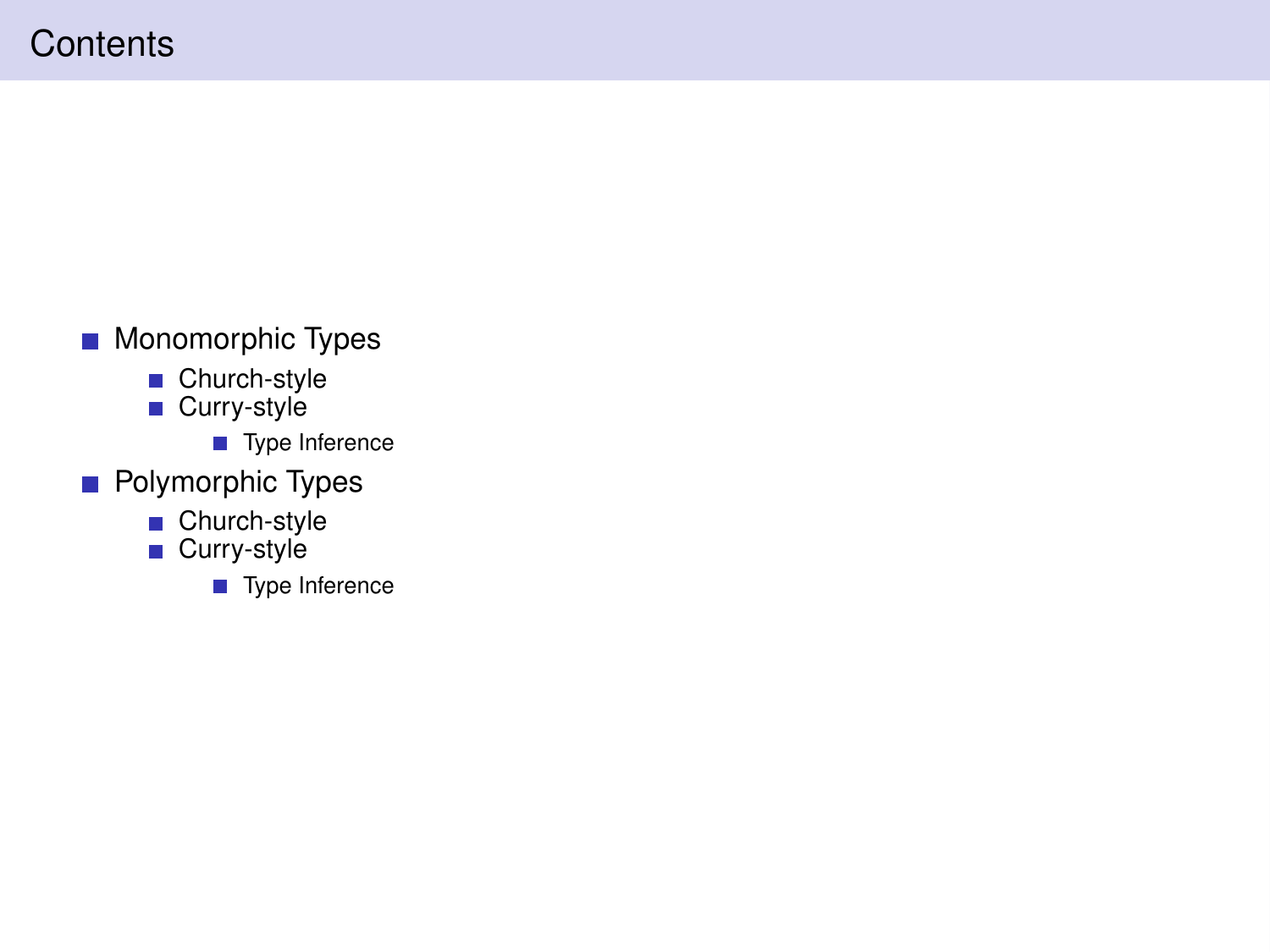# Simply Typed Lambda Calculus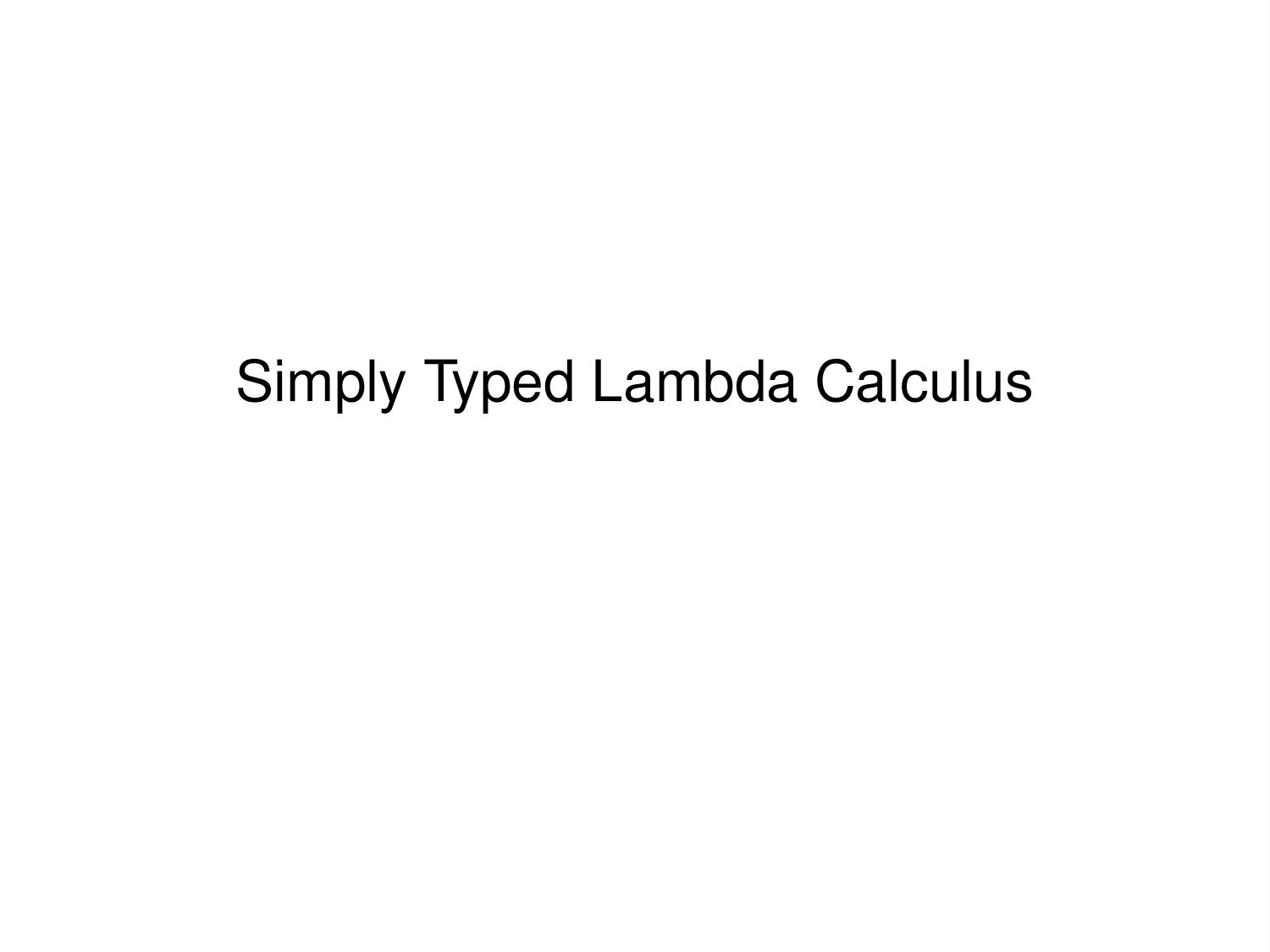| <b>Logical system</b>      |  |  |
|----------------------------|--|--|
| <b>Propositions</b>        |  |  |
| Proofs                     |  |  |
| <b>Proof normalisation</b> |  |  |

**Logical system** ⇔ **Language** ⇔ Types ⇔ Programs ⇔ Program Evaluation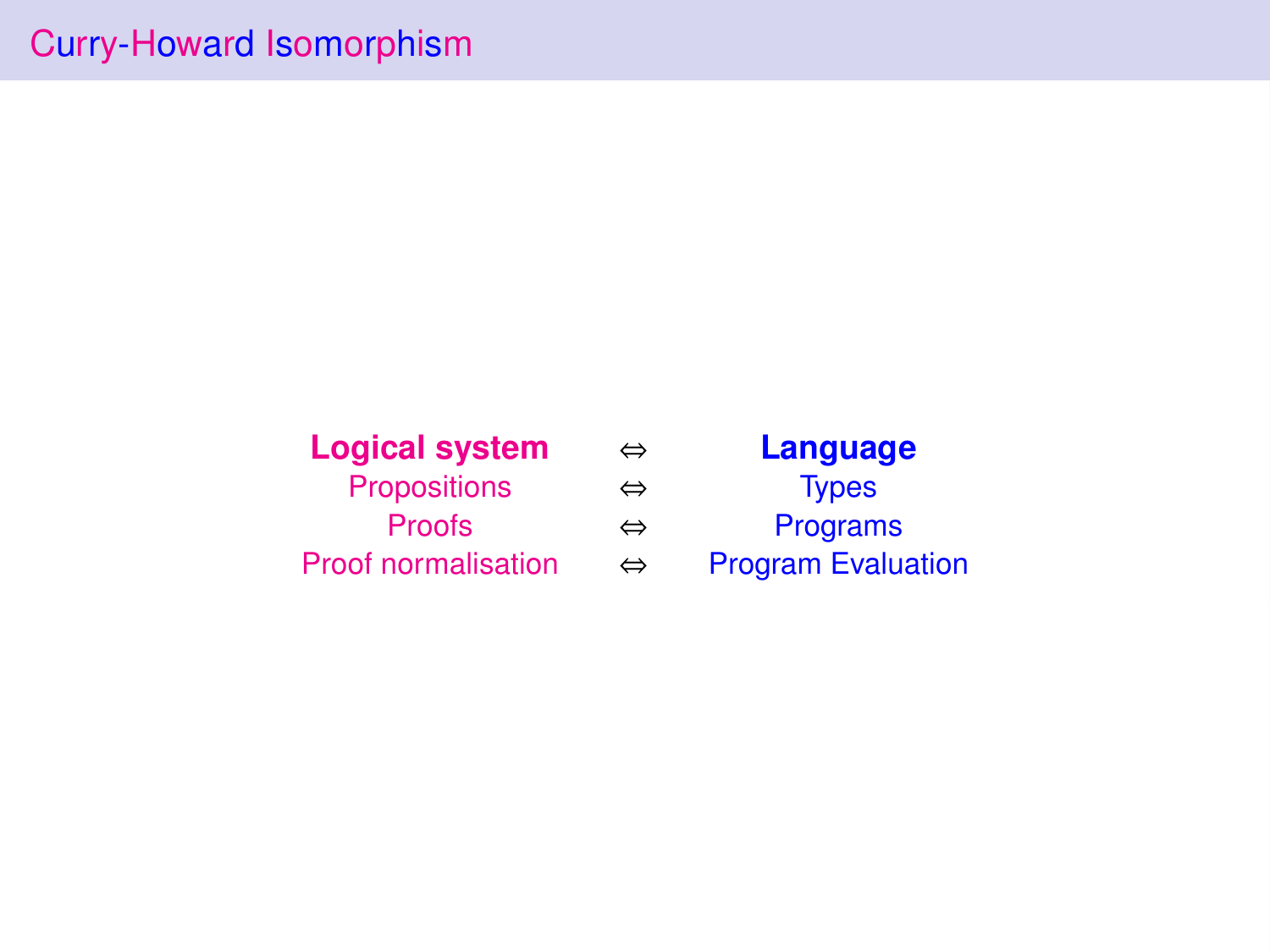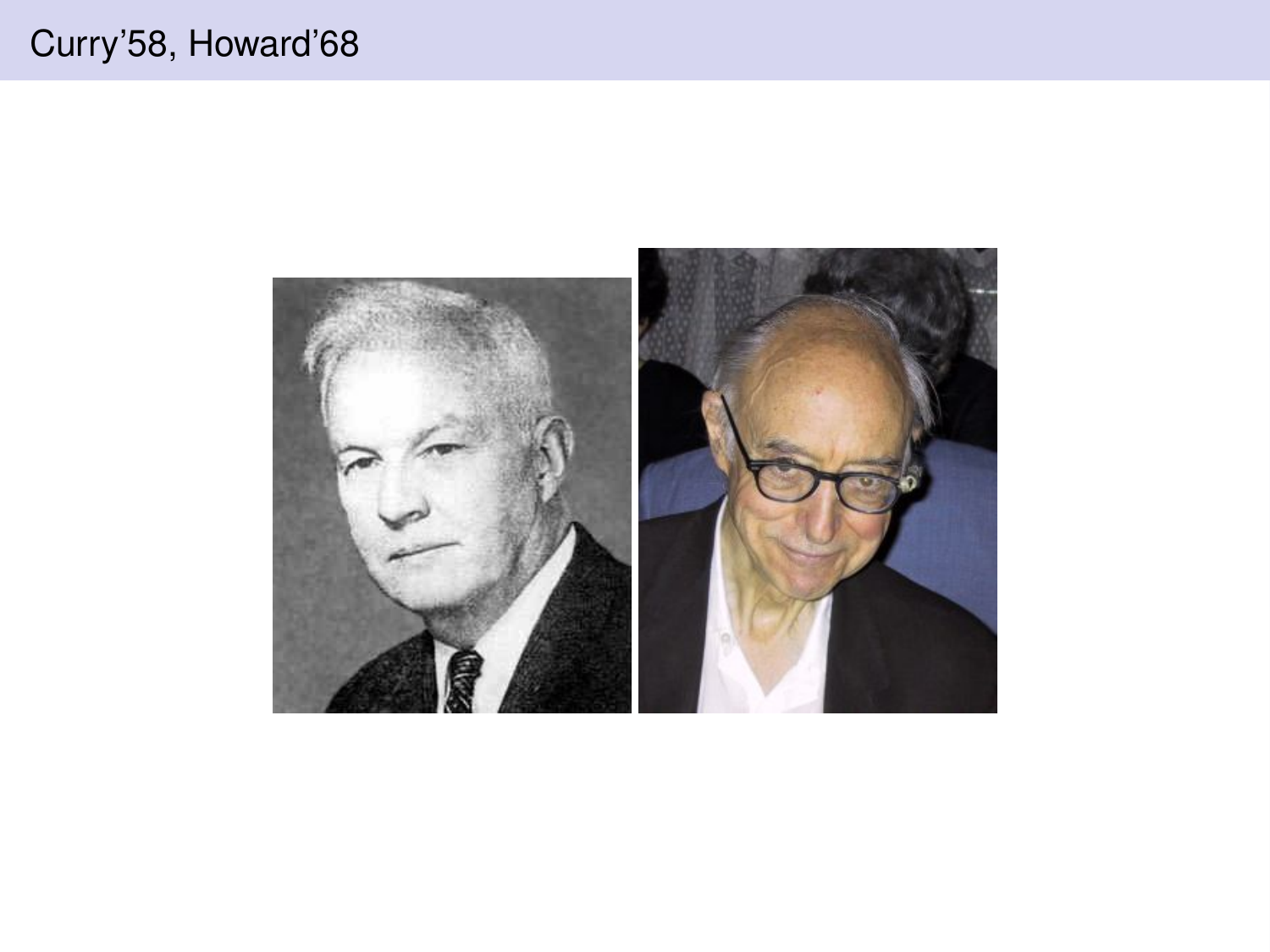Grammar for types:

 $A, B ::= b$  (base types) |  $A \rightarrow B$  (functional types)

**Example :**

$$
int \rightarrow bool
$$
  $bool \rightarrow (bool \rightarrow int)$   $(bool \rightarrow bool) \rightarrow int$ 

#### **Remark**

- $\blacksquare \rightarrow$  is right-associative, e.g.  $A_1 \rightarrow A_2 \rightarrow A_3$  abbreviates  $A_1 \rightarrow (A_2 \rightarrow A_3)$ .
- Every type A can be written as  $A_1 \rightarrow \ldots \rightarrow A_n \rightarrow b$ , where  $A_1, \ldots, A_n$  ( $n \ge 0$ ) are arbitrary types and b is a base type.
- $\blacksquare$  The standard order between types is given by  $A \leq A \rightarrow B$  and  $B \leq A \rightarrow B$ .

Thus base types are minimal with respect this order.

In a typed framework substitutions are always well-typed, i.e,  $t\{x\}u\}$  means that x and *u* have the same type.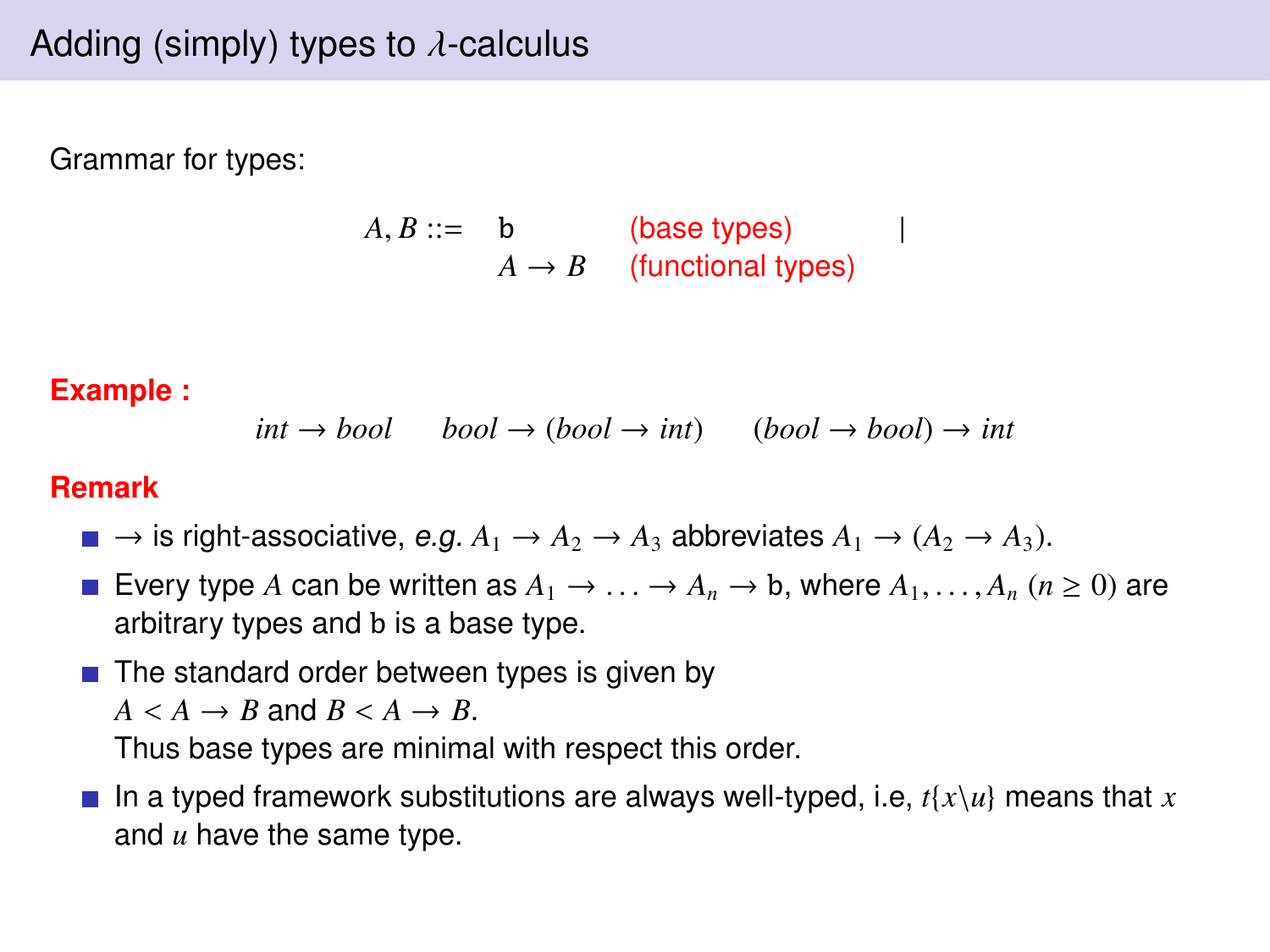- $\blacksquare$  A typing environment  $\Gamma$  is a finite function from variables to types, usually written  $x_1 : A_1, \ldots, x_n : A_n$ .
- Thus for example,  $x : A, y : B$  and  $y : B, x : A$  are two different notations for the same typing environment.
- The domain of  $\Gamma = x_1 : A_1, \ldots, x_n : A_n$ , written dom( $\Gamma$ ), is the set  $\{x_1, \ldots, x_n\}$ .
- We write  $\Gamma, x : A$  for the typing environment extending  $\Gamma$  with the pair  $x : A$ . It is only defined iff  $x \notin dom(\Gamma)$ .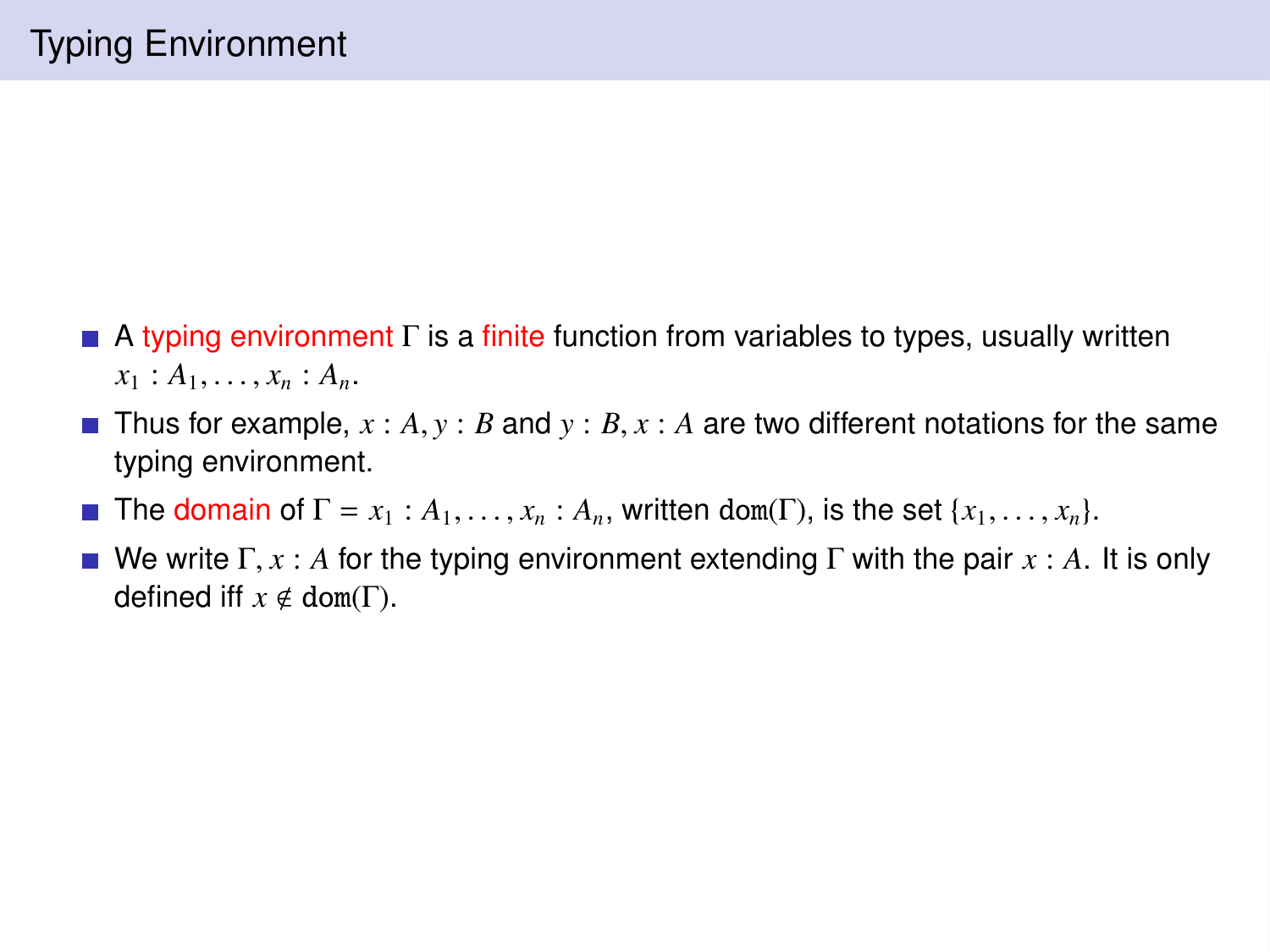## Typed Lambda Calculus in Church-Style

$$
\frac{\Gamma, x:A \vdash x:A}{\Gamma, x:A \vdash t:B} (ax)
$$
\n
$$
\frac{\Gamma, x:A \vdash t:B}{\Gamma \vdash \lambda x:A.t:A \rightarrow B} (\rightarrow i) \qquad \frac{\Gamma \vdash t:A \rightarrow B \quad \Gamma \vdash u:A}{\Gamma \vdash t u:B} (\rightarrow e)
$$

We can also add constants: each constant c has an associated type TC(c) : *A*.

 $\Gamma \vdash c : TC(c)$ 

We can also add the let constructor:

 $Γ \vdash t : A \qquad Γ, x : A \vdash u : B$  $\Gamma \vdash \text{let } x: A = t \text{ in } u: B$ 

We denote by  $\Gamma \vdash_{C} t : A$  the derivability/typing relation. We say that *t* is typable in Church-Style iff there is  $\Gamma$  and *A* such that  $\Gamma \vdash_C t : A$ .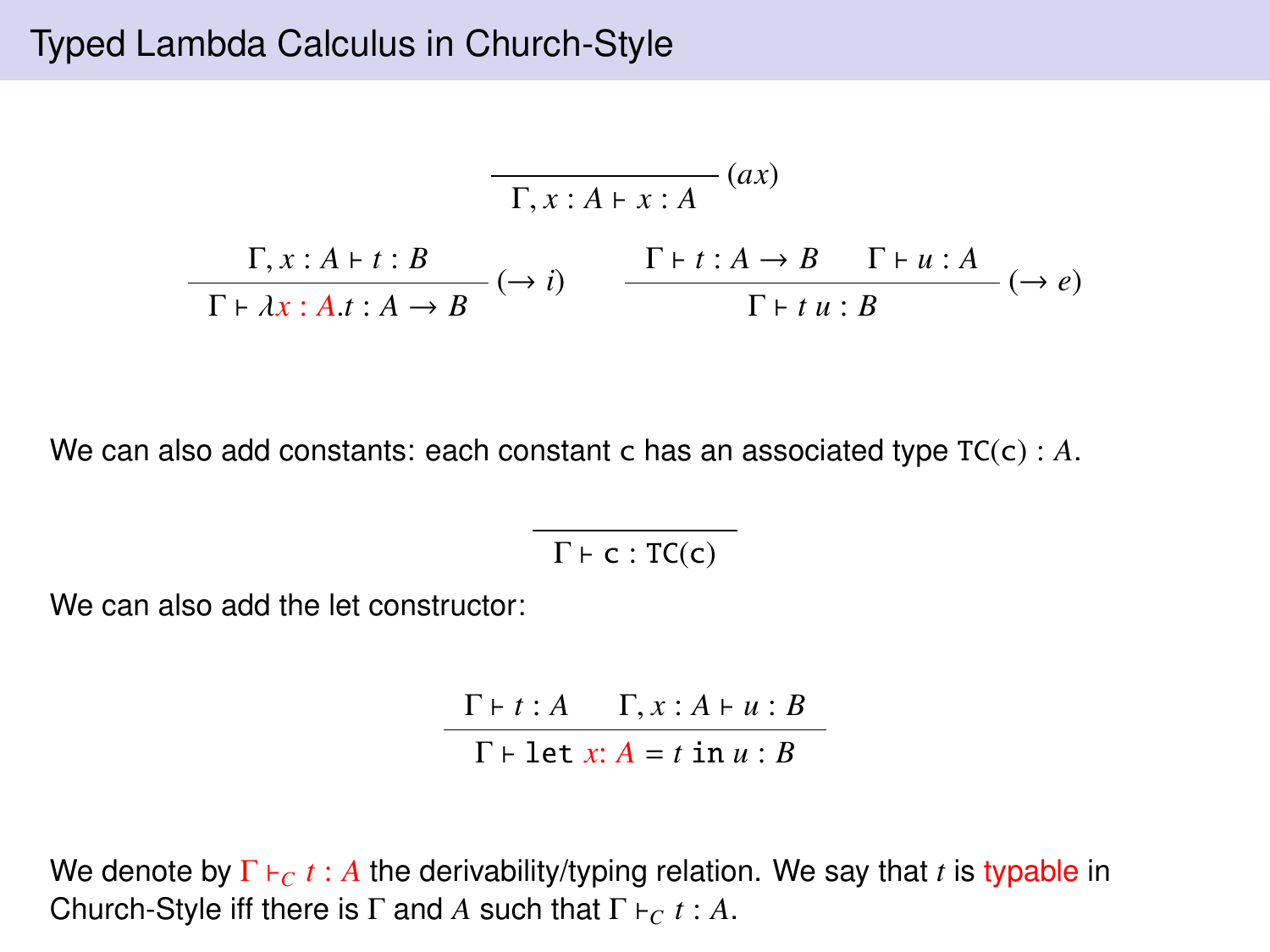Example of typable term in an empty environment:

$$
\begin{array}{c|c}\n & y:A \rightarrow A + y:A \rightarrow A & x:A + x:A \\
\hline\n+ \lambda y:A \rightarrow A.y:(A \rightarrow A) \rightarrow (A \rightarrow A) & + \lambda x:A.x:A \rightarrow A \\
\hline\n+ (\lambda y:A \rightarrow A.y)(\lambda x:A.x): A \rightarrow A\n\end{array}
$$

Example of typable term in a non-empty environment:

|                                                              | $c_i$ : int $\rightarrow$ int $\vdash$ $c_i$ : int $\rightarrow$ int $c_i$ : int $\rightarrow$ int $\vdash$ 3 : int |  |
|--------------------------------------------------------------|---------------------------------------------------------------------------------------------------------------------|--|
| $c_i: int \rightarrow int \vdash c_i: int \rightarrow int$   | $c$ int $\rightarrow$ int $\vdash$ $c$ 3 : int                                                                      |  |
| $c_i$ : int $\rightarrow$ int $\vdash$ $c_i$ ( $c_i$ 3): int |                                                                                                                     |  |

Example of non-typable term: λ*x*.*xx*.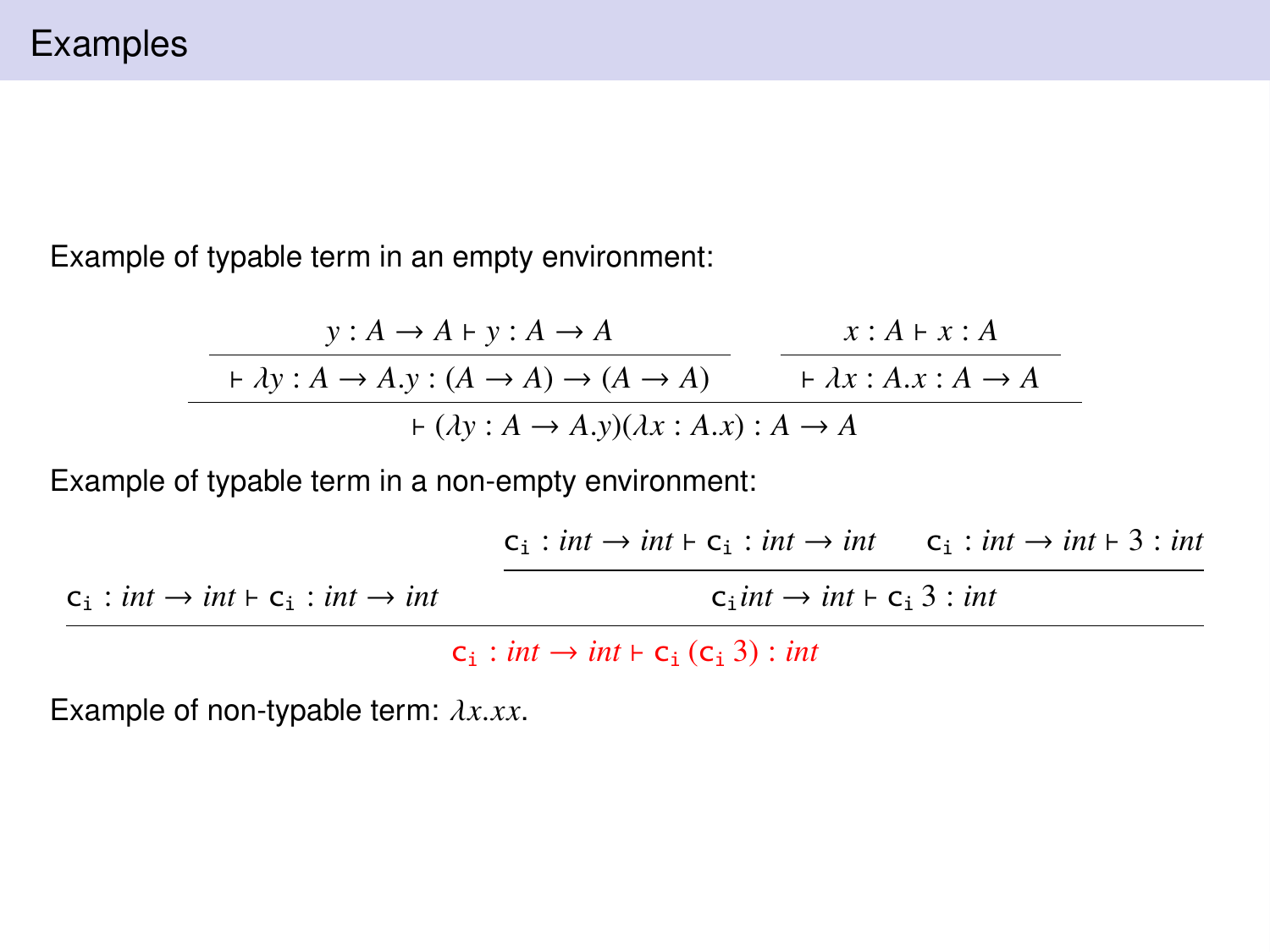# Typed Properties

```
[Unicity] : If \Gamma \vdash_C t : A and \Gamma \vdash_C t : B, then A \equiv B.
```
Proof.

By induction on *t*.

```
[Weakening and Strengthening] : Let \Gamma = \{x : B \mid x \in \text{fv}(t)\}\ and \Gamma \subseteq \Delta_1 \subseteq \Delta_2.
Then \Delta_1 \vdash_C t : A iff \Delta_2 \vdash_C t : A.
```
Proof.

By induction on *t*.

**[Subject Reduction]** If  $\Gamma \vdash_C t : A$  and  $t \rightarrow_B t'$ , then  $\Gamma \vdash_C t' : A$ .

Proof.

```
By induction on \Gamma \vdash_C t : A (blackboard).
```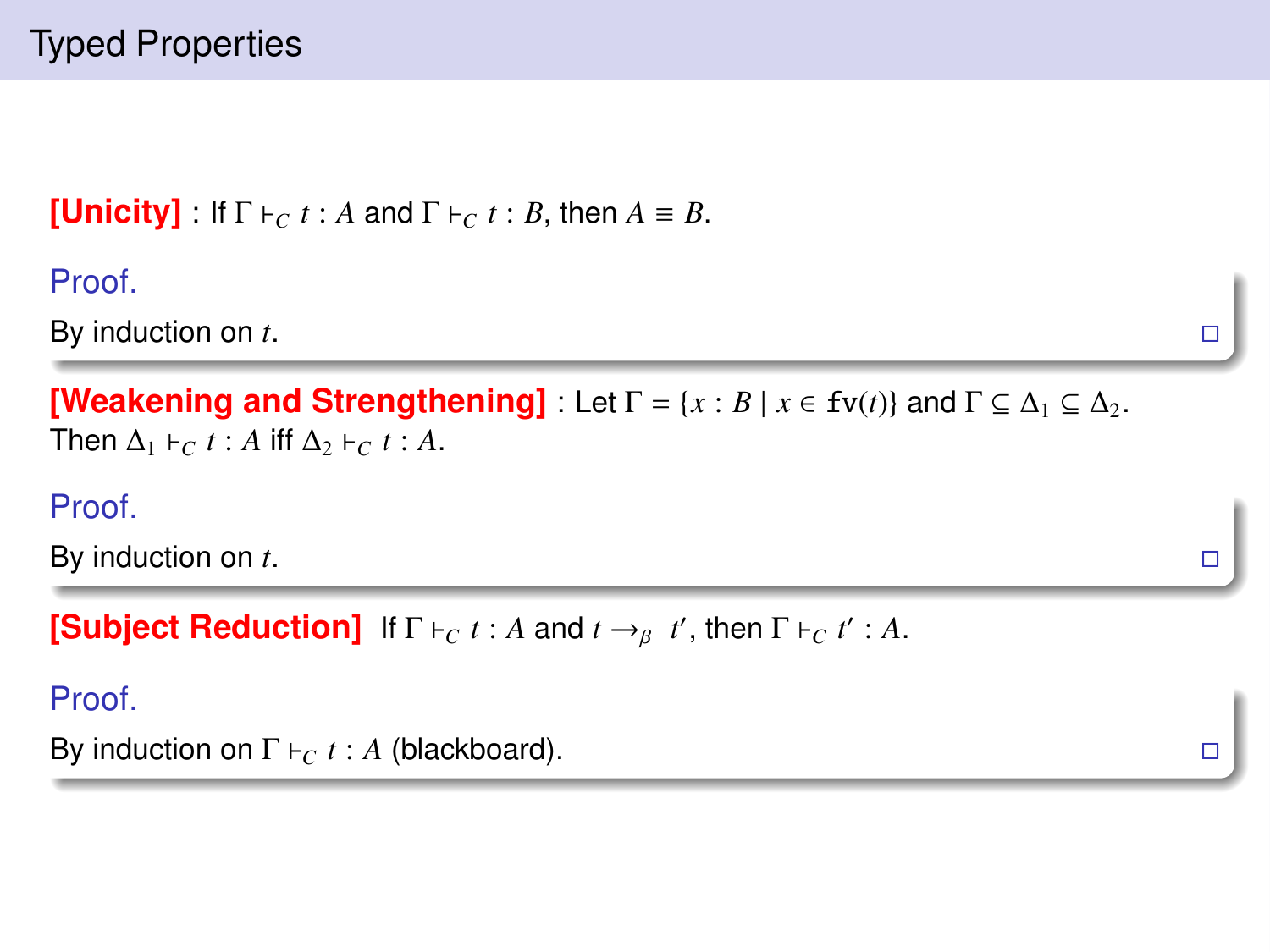- Type(Γ, c) = TC(c)<br>Type(Γ, x) = A if  $x : A \in \Gamma$ Type(Γ, *x*) = *A* if *x* :  $A \in \Gamma$ <br>Type(Γ, *λ x* · *A t*) =  $A \rightarrow B$  if Type((Γ) Type(Γ,  $\lambda x: A.t$ ) =  $A \rightarrow B$  if Type((Γ,  $x: A$ ),  $t$ ) =  $B$ <br>Type(Γ  $t u$ ) =  $B$  if Type(Γ  $t$ ) =  $A \rightarrow B$  a  $Type(\Gamma, t)$  =  $error$  otherwise
- Type(Γ, *tu*) = *B* if Type(Γ, *t*) = *A* → *B* and Type(Γ, *u*) = *A*<br>Type(Γ let *x*; *A* = *t* in *u*) = *B* if Type(Γ *t*) = *A* and Type((Γ *x*; *A*) *u*) = Type(Γ, let *x*: *A* = *t* in *u*) = *B* if Type(Γ, *t*) = *A* and Type((Γ, *x* : *A*), *u*) = *B*<br>Type(Γ *t*) = *error* otherwise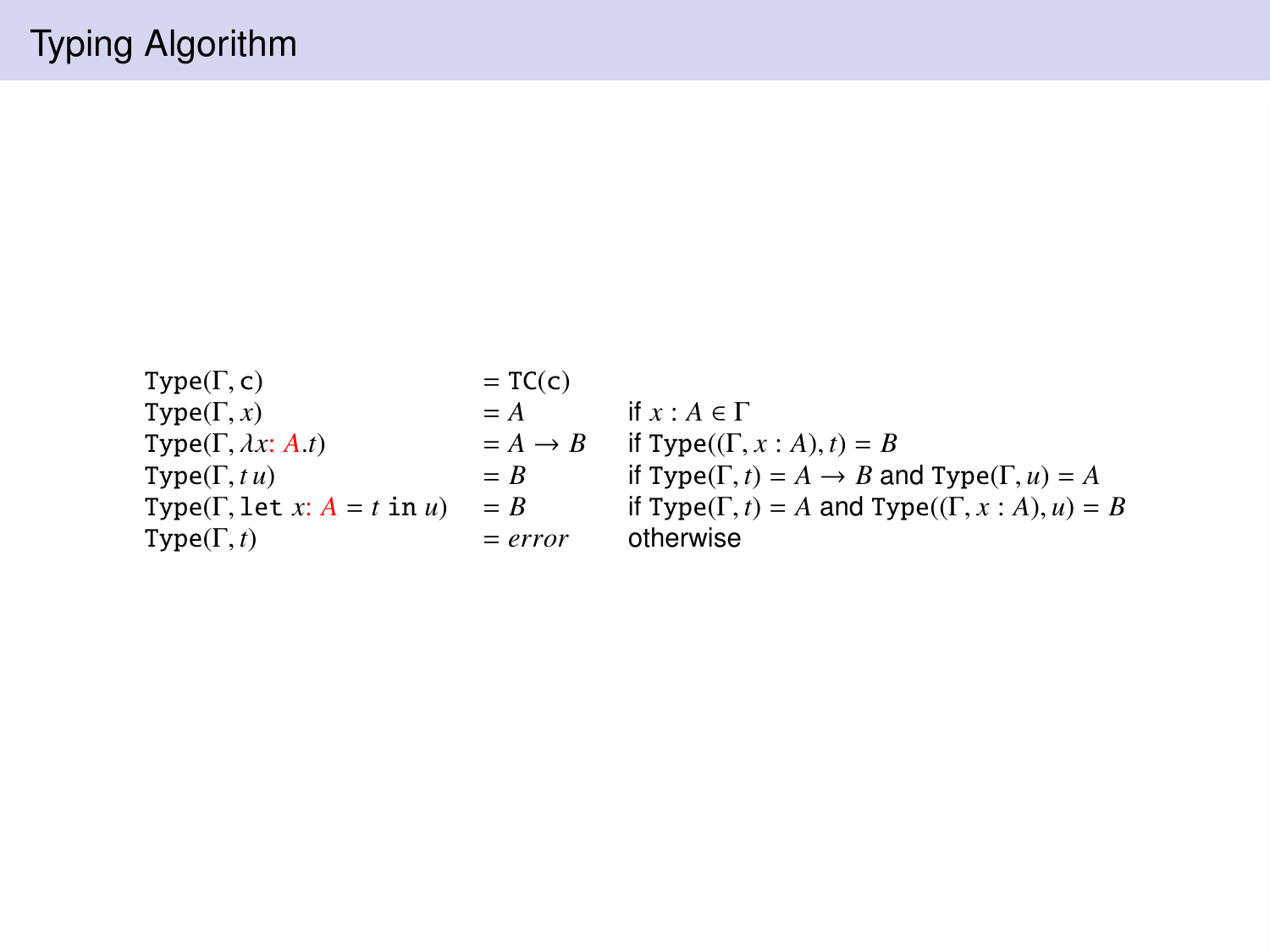# **[Termination]**

For every term *<sup>t</sup>* and every environment <sup>Γ</sup>, the call Type(Γ, *<sup>t</sup>*) terminates.

#### **[Soundness]** If Type( $\Gamma$ , *t*) = *A*, then  $\Gamma$   $\vdash_C t : A$ .

### **[Completeness]**

If  $\Gamma \vdash_C t : A$ , then Type( $\Gamma, t$ ) = A.

Said differently: If Type( $\Gamma$ , *t*) = *erreur*, then *t* is not typable in  $\Gamma$ .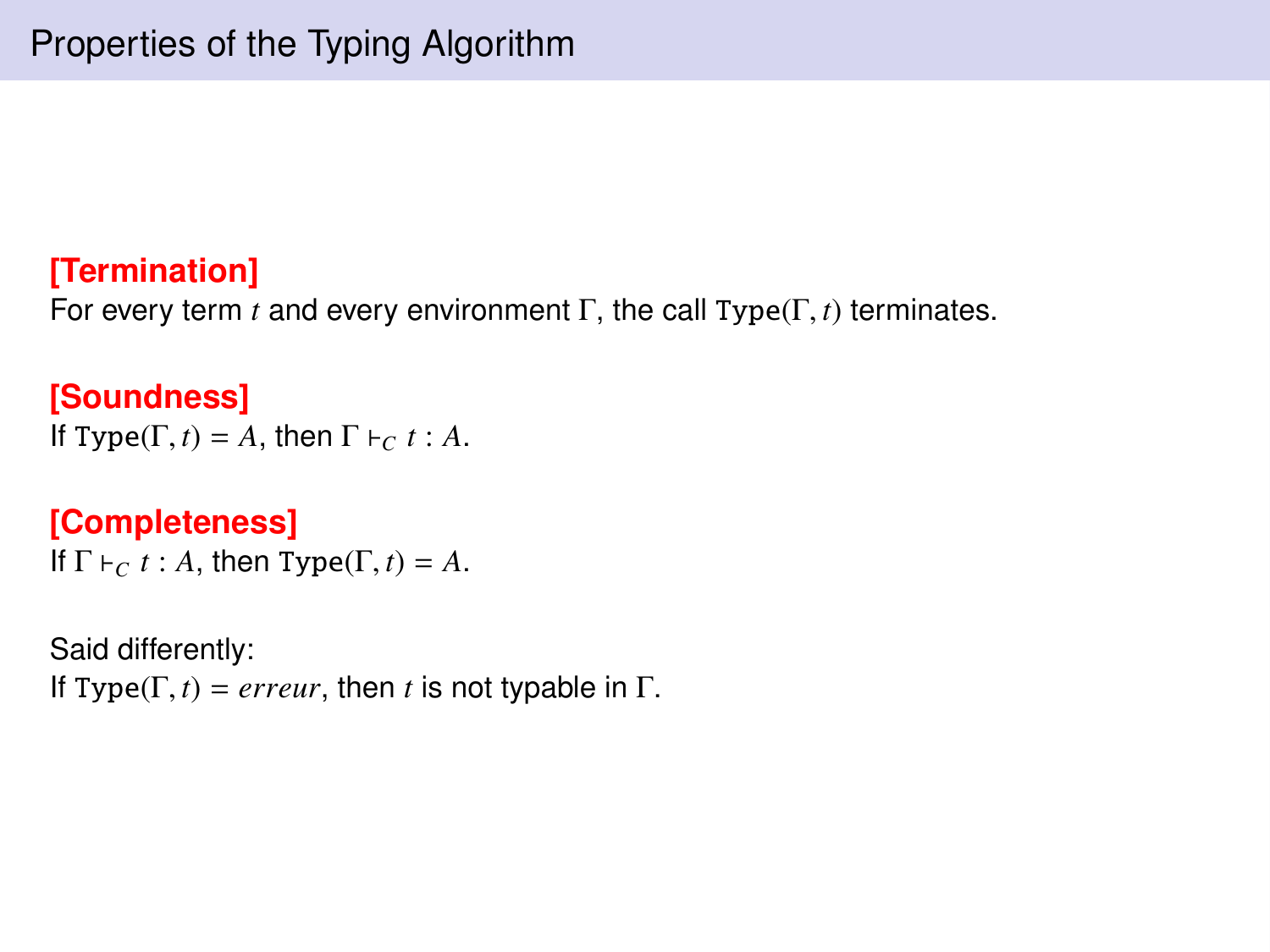## Typed Lambda Calculus in Curry-Style

$$
\frac{\Gamma, x:A \vdash x:A}{\Gamma, x:A \vdash t:B} (ax)
$$
\n
$$
\frac{\Gamma, x:A \vdash t:B}{\Gamma \vdash \lambda x.t:A \to B} (\to i) \qquad \frac{\Gamma \vdash t:A \to B \quad \Gamma \vdash u:A}{\Gamma \vdash t u:B} (\to e)
$$

We can also add constants: each constant c has an associated type  $TC(c)$ : *A*.

 $\Gamma \vdash c : TC(c)$ 

We can also add lets:

 $\Gamma \vdash t : A \quad \Gamma, x : A \vdash u : B$  $\Gamma \vdash \text{let } x = t \text{ in } u : B$ 

We denote by  $\Gamma \vdash_{\lambda} t : A$  the derivability/typing relation. We say that *t* is typable in Curry-Style iff there is  $\Gamma$  and *A* such that  $\Gamma \vdash_{\lambda} t : A$ .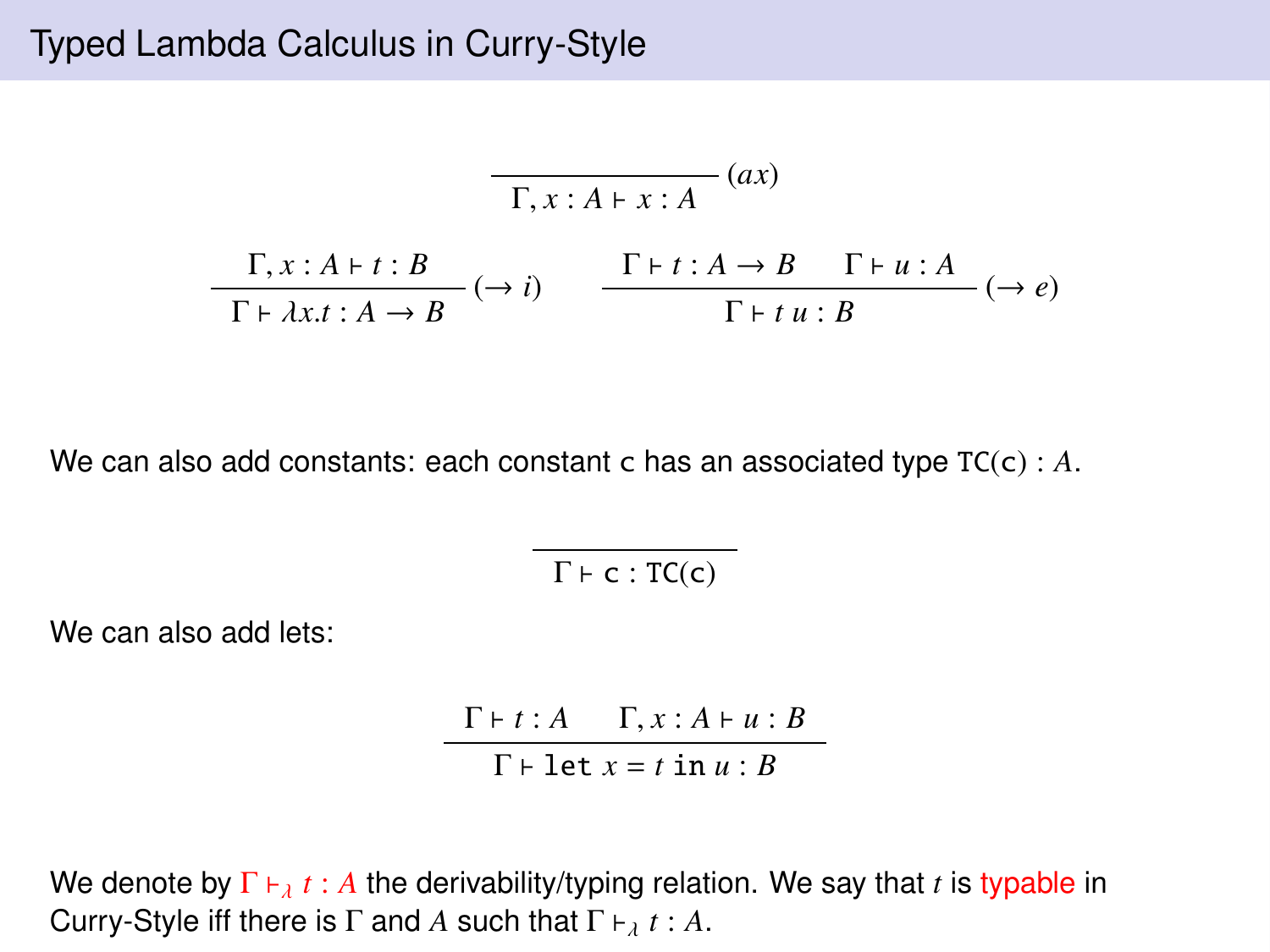**Unicity** does not hold anymore:

```
\vdash_{\lambda} \lambda x.x : \text{int} \rightarrow \text{int} \quad \vdash_{\lambda} \lambda x.x : \text{bool} \rightarrow \text{bool}
```
The identity function behaves in the same way for *int* and *bool*:

# Polymorphism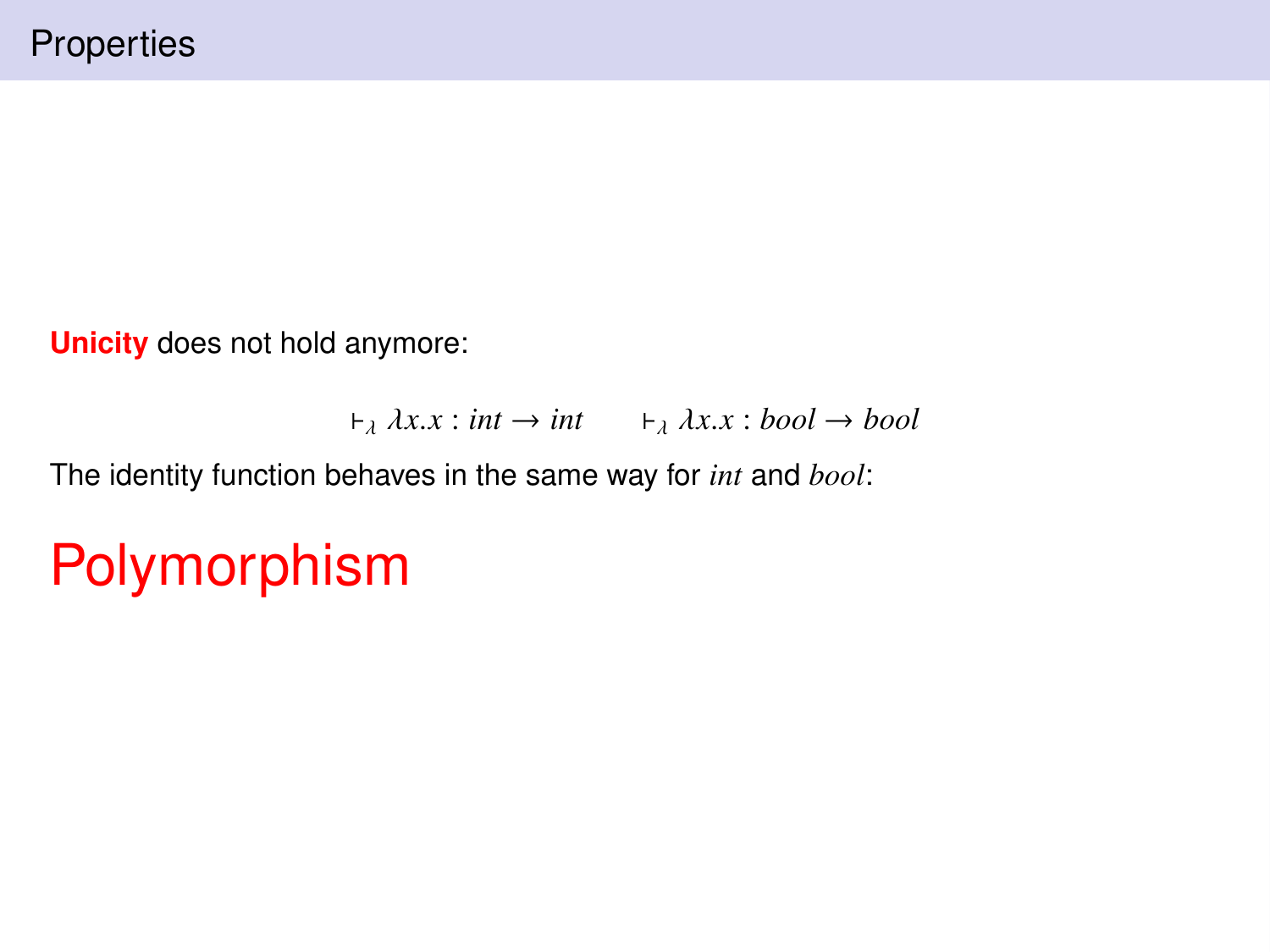Type( $\Gamma$ ,  $\lambda x.t$ ) =  $A \rightarrow B$  *if* there exists *A* s.t. Type( $(\Gamma, x : A)$ , *T*) = *B* Type( $\Gamma$ , let  $x = t$  in  $u$ ) =  $B$  *if* there exists  $A$  s.t. Type( $\Gamma$ ,  $t$ ) =  $A$  and  $Type((\Gamma, x : A), u) = B$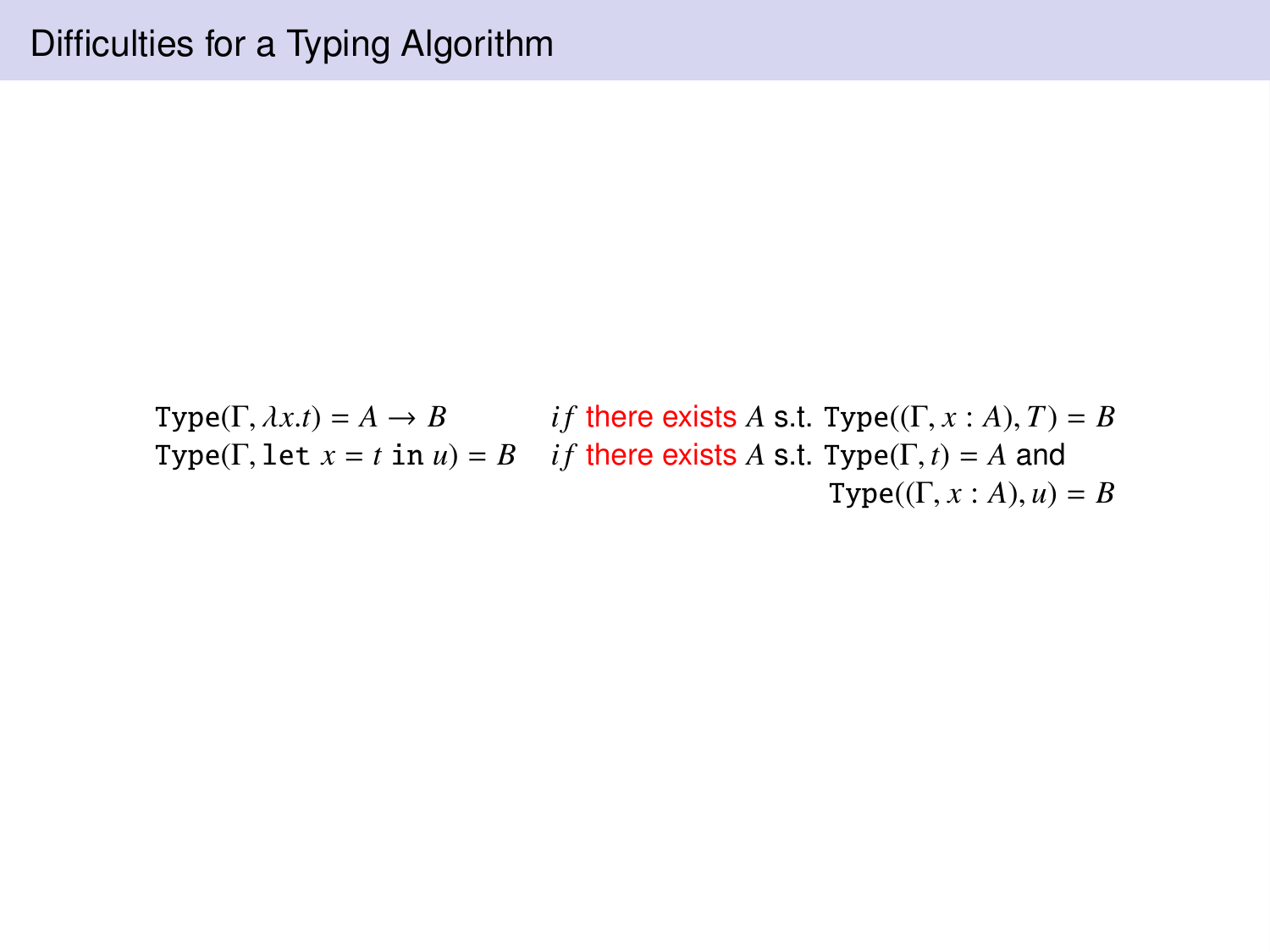The type inference problem for a term  $t$ :  $\exists \Gamma \exists A$  such that  $\Gamma \vdash_{\lambda} t : A$ ?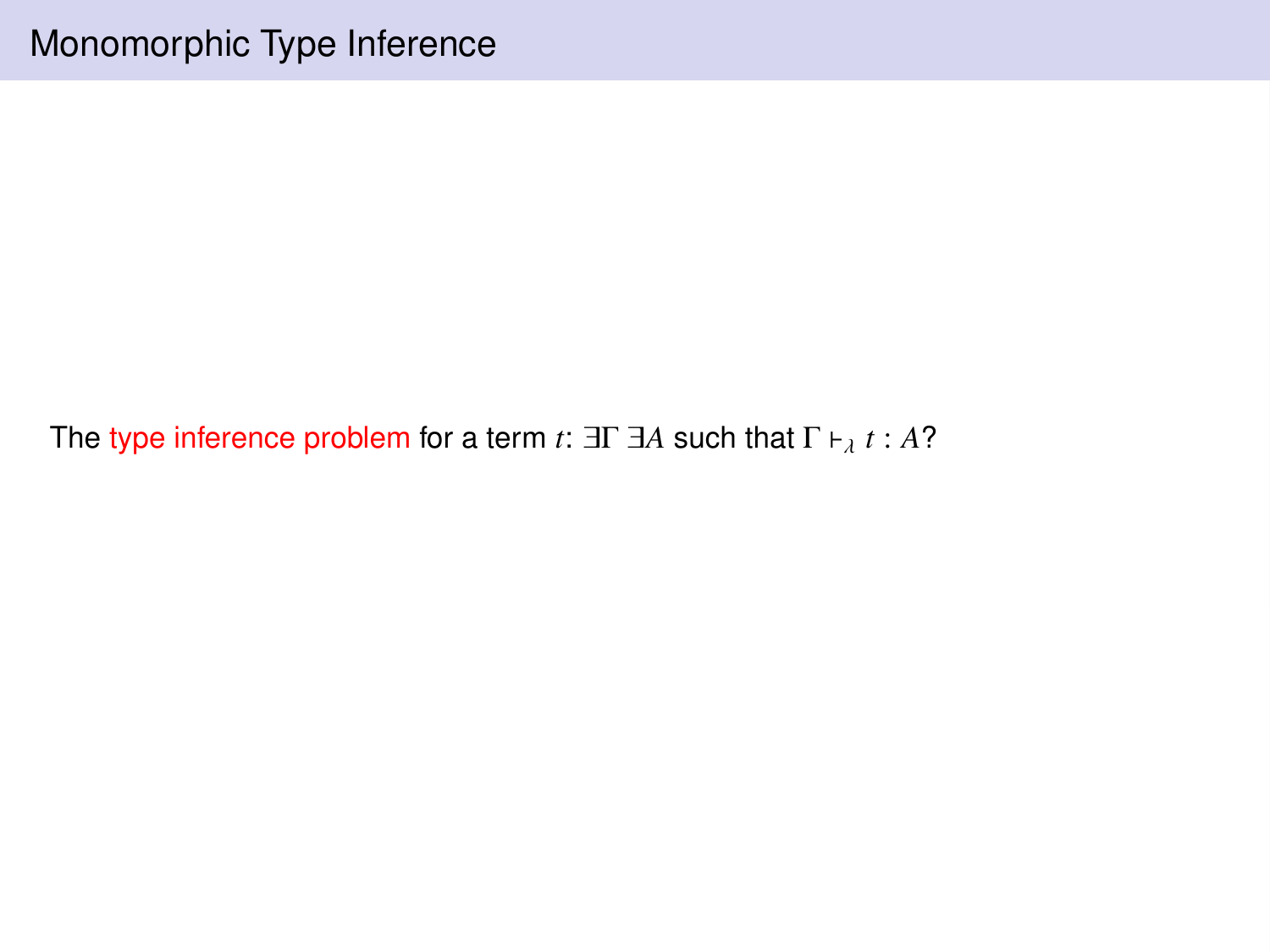#### **General Technical Tools**:

- We consider a table of types for constants, called *TC*. E.g. *TC*(3) = *int* and  $TC(c_i) = int \rightarrow int$ .
- Let *t* be a term. For each sub-term  $\boldsymbol{u}$  of *t* we introduce a type variable  $\alpha_{\boldsymbol{u}}$ .
- We associate to every term *t* a set of equations  $SE(t) = \{ \alpha_1 = u_1, \dots, \alpha_m = u_m \}.$
- The solution to the type inference problem for the term *t* will be given by the **most general unifier** (mgu) of the corresponding set of equations.

|                    | SE(t)                                                                |
|--------------------|----------------------------------------------------------------------|
| $\boldsymbol{x}$   | $\{\alpha_t = \alpha_x\}$                                            |
| r                  | $\{\alpha_t \doteq TC(c)\}\$                                         |
| $\mu$ $\nu$        | $\{\alpha_u = \alpha_v \rightarrow \alpha_t\} \cup SE(u) \cup SE(v)$ |
| $\lambda x u$      | $\{\alpha_t \doteq \alpha_x \rightarrow \alpha_u\} \cup SE(u)$       |
| let $x = u$ in $v$ | $\{\alpha_t = \alpha_v; \alpha_x = \alpha_u\} \cup SE(u) \cup SE(v)$ |
|                    |                                                                      |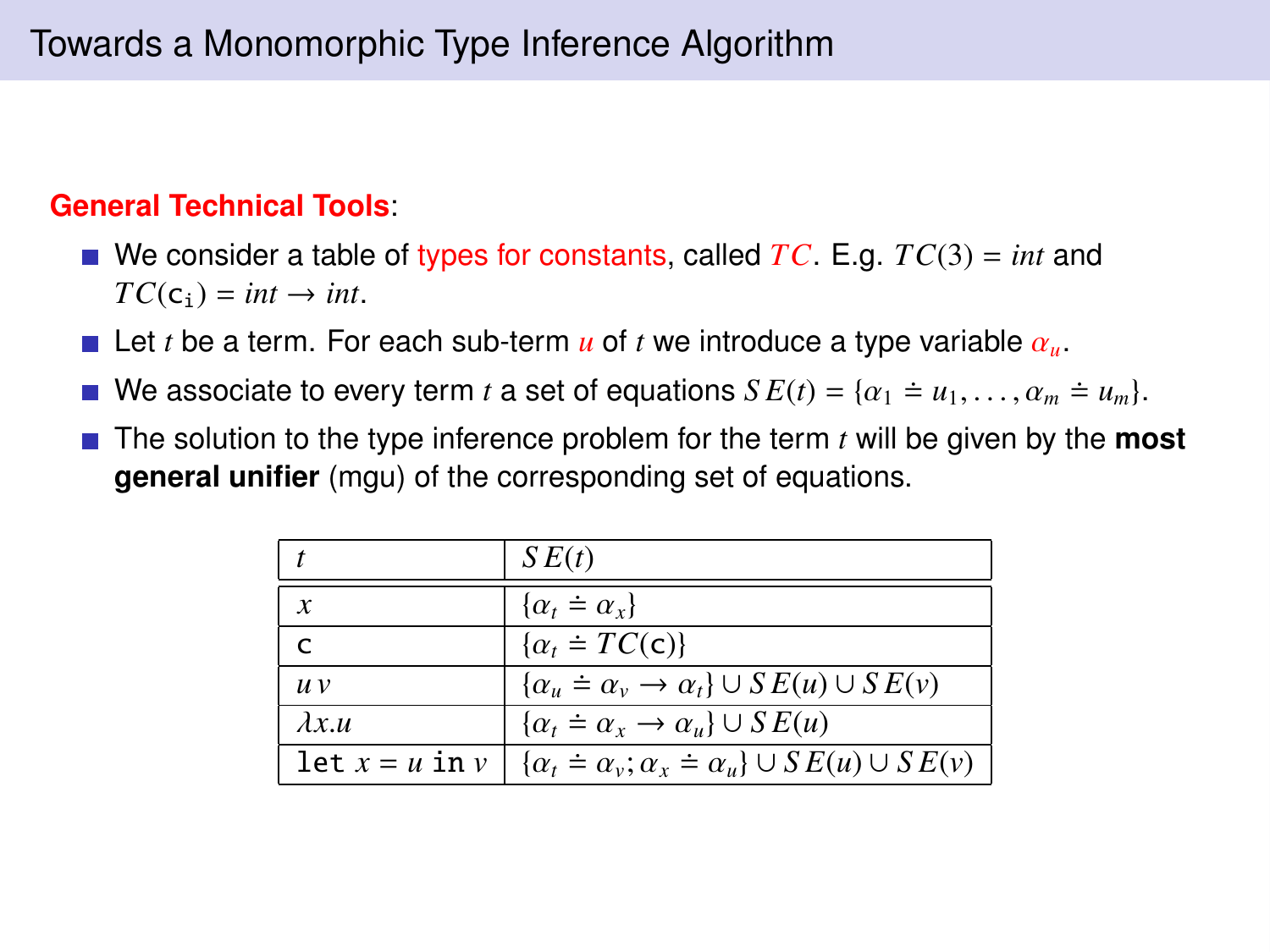$\blacksquare$   $t_0 := \lambda f \cdot \lambda g \cdot f g$  $S E(t_0) = \{ \alpha_{t_0} \doteq \alpha_f \rightarrow \alpha_{\lambda g, fg}, \alpha_{\lambda g, fg} \doteq \alpha_g \rightarrow \alpha_{fg}, \alpha_f \doteq \alpha_g \rightarrow \alpha_{fg}, \alpha_f \doteq \alpha_f, \alpha_g \doteq \alpha_g \}$ <br>
The may of *S E(t<sub>0</sub>*) is the substitution  $\alpha_s$ , such that  $\alpha_s(\alpha_s) = (\alpha_s \rightarrow \alpha_g) \rightarrow (\alpha_s \rightarrow \alpha_g)$ The mgu of  $SE(t_0)$  is the substitution  $\sigma_{t_0}$  such that  $\sigma_{t_0}(\alpha_{t_0}) = (\alpha_g \to \alpha_{fg}) \to (\alpha_g \to \alpha_{fg})$ .<br> $t_0$  is typable with instances of  $\sigma_t$  ( $\alpha_t$ ) which are types of the form  $(A \to B) \to (A \to B)$ . *t*<sub>0</sub> is typable with instances of  $\sigma_{t_0}(\alpha_{t_0})$  which are types of the form  $(A \to B) \to (A \to B)$ ,<br>for any arbitrary types A and B for any arbitrary types *A* and *B*.  $\blacksquare$  *t*<sub>1</sub> := let  $f = \lambda x.x$  in  $f(fz)$ 

 $S E(t_1) = \{ \alpha_{t_1} \doteq \alpha_{f(fz)}, \alpha_f \doteq \alpha_{\lambda x} , \alpha_{\lambda x} \doteq \alpha_x \rightarrow \alpha_x, \alpha_x \doteq \alpha_x, \alpha_f \doteq \alpha_{fz} \rightarrow \alpha_{f(fz)}, \alpha_f \doteq \alpha_{\lambda x} \rightarrow \alpha_{\lambda y} \}$  $\alpha_f, \alpha_f \doteq \alpha_z \rightarrow \alpha_{fz}, \alpha_z \doteq \alpha_z$ <br>
The may of *S E*(*t*) is the

The mgu of  $SE(t_1)$  is the substitution  $\sigma_{t_1}$  such that  $\sigma_{t_1}(\alpha_{t_1}) = \alpha_{f(fz)}$ .<br> $t_1$  is typable with instances of  $\sigma_{t_1}(\alpha_t)$  which are arbitrary types A

*t*<sub>1</sub> is typable with instances of  $\sigma_{t_1}(\alpha_{t_1})$  which are arbitrary types A.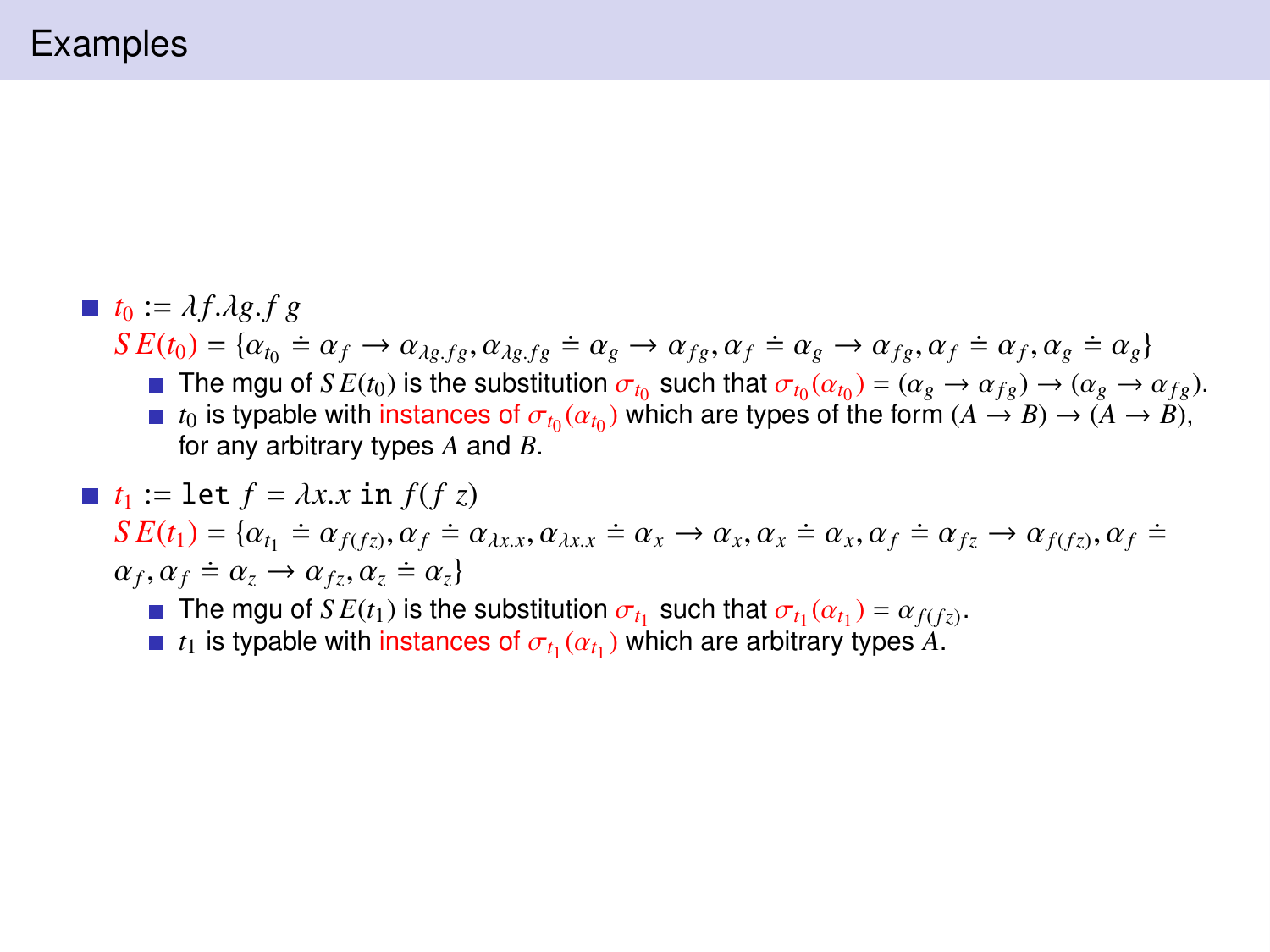#### Theorem

**(Soundness)** If  $\sigma$  is a solution of  $SE(t)$ , then t is (Curry) typable. Moreover,  $\Delta \vdash_{\lambda} t : \sigma'(\alpha_t)$ , where  $\Delta = \{x : \sigma'(\alpha_x) \mid x \in \text{fv}(t)\}$  and  $\sigma'$  is an instance of  $\sigma$ .

#### Theorem

**(Completeness)** If *t* is (Curry) typable, then *S E*(*t*) admits a solution.

#### Theorem

**(Principality)** If *t* is (Curry) typable, i.e.  $\Delta \vdash_{\lambda} t : A$ , then *A* is an instance of the principal type (i.e.  $A = \sigma'(\sigma(\alpha_t))$ ), where  $\sigma$  is the mgu of system  $SE(t)$  and  $\sigma'$  is a substitution.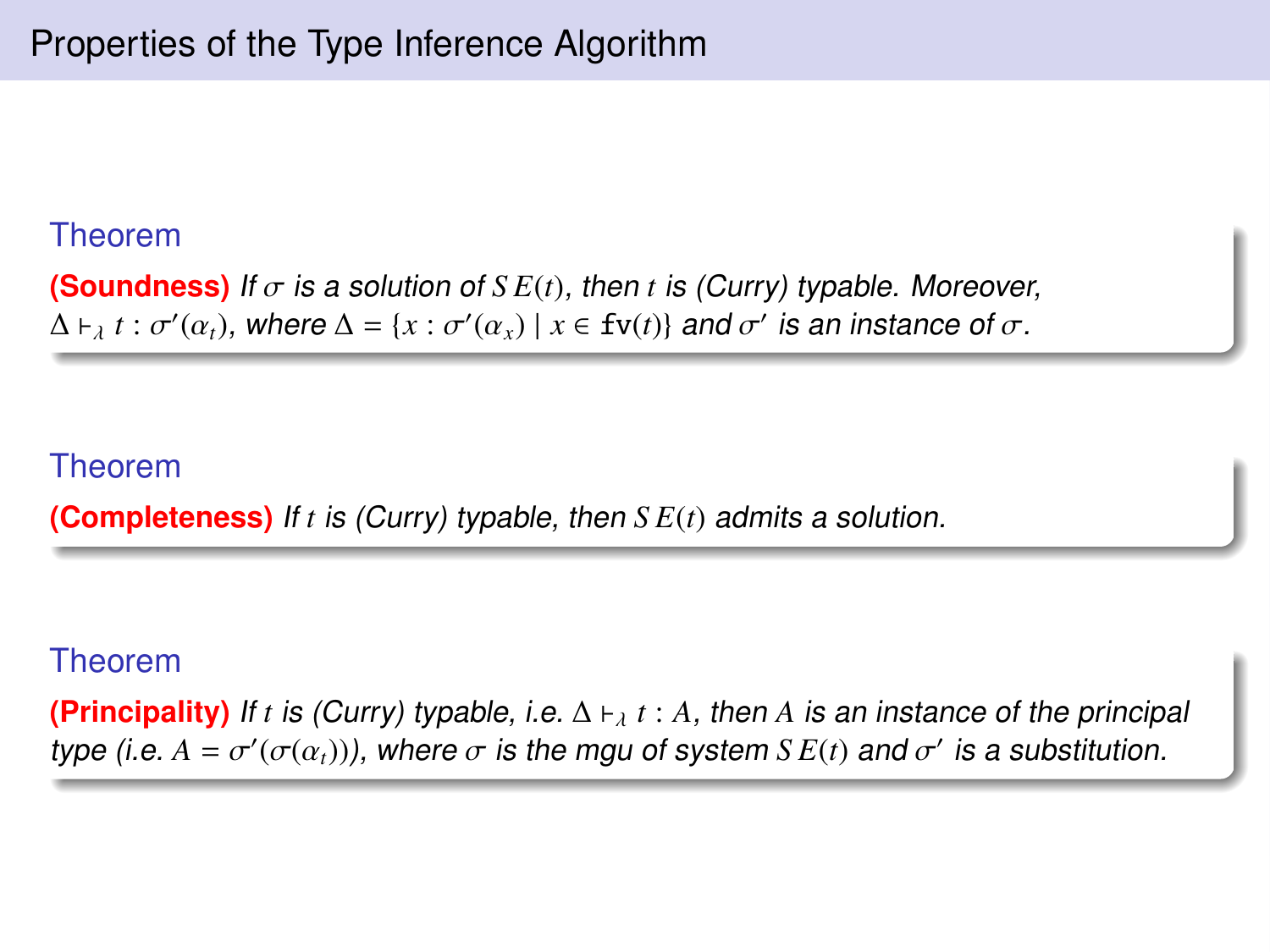# Polymorphic Lambda Calculus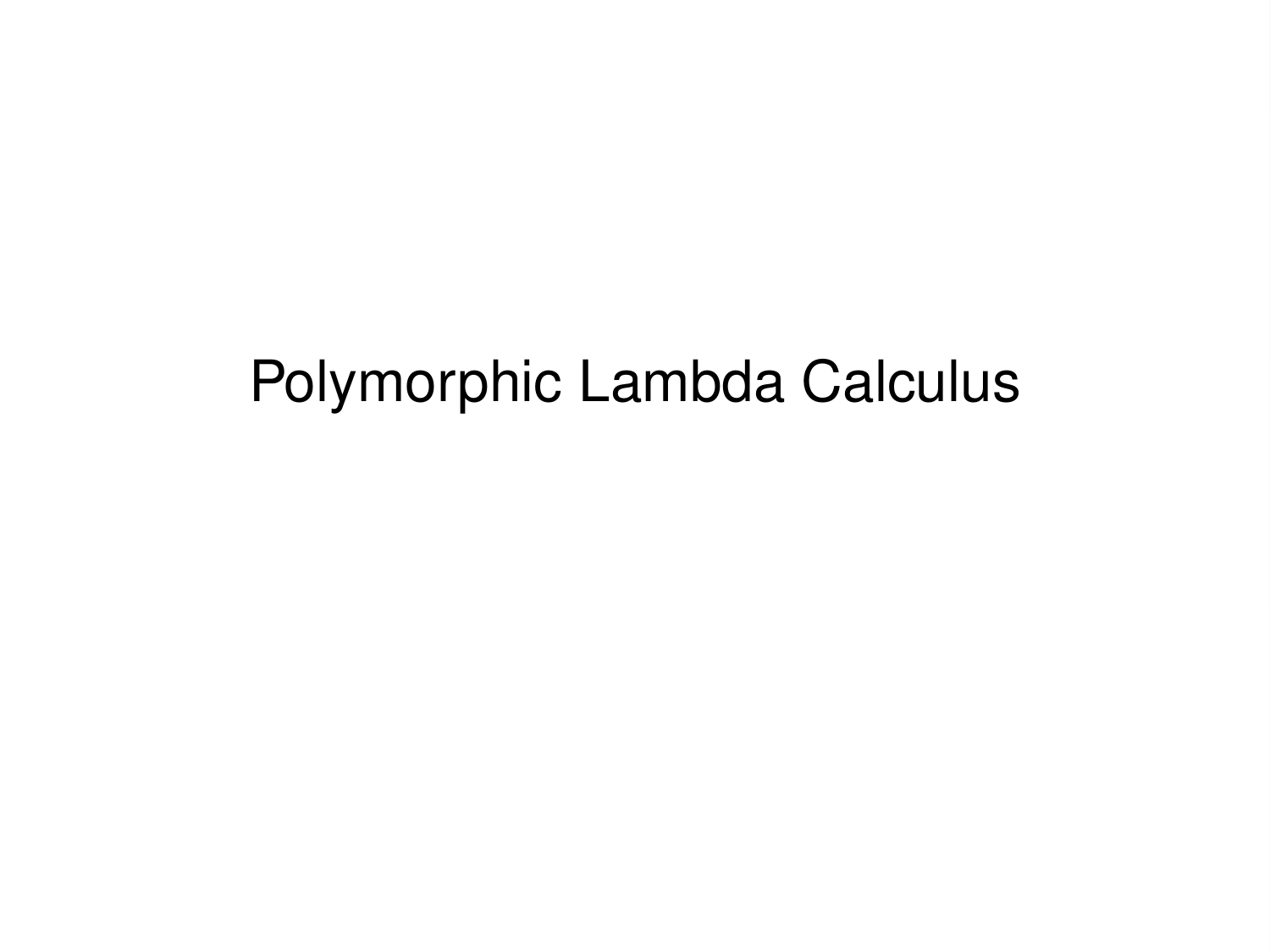- General behaviour of an operator, i.e. without looking at the particular nature (or type) of its parameters.
- **More clear and concise programs.**
- Reutilisation of operators.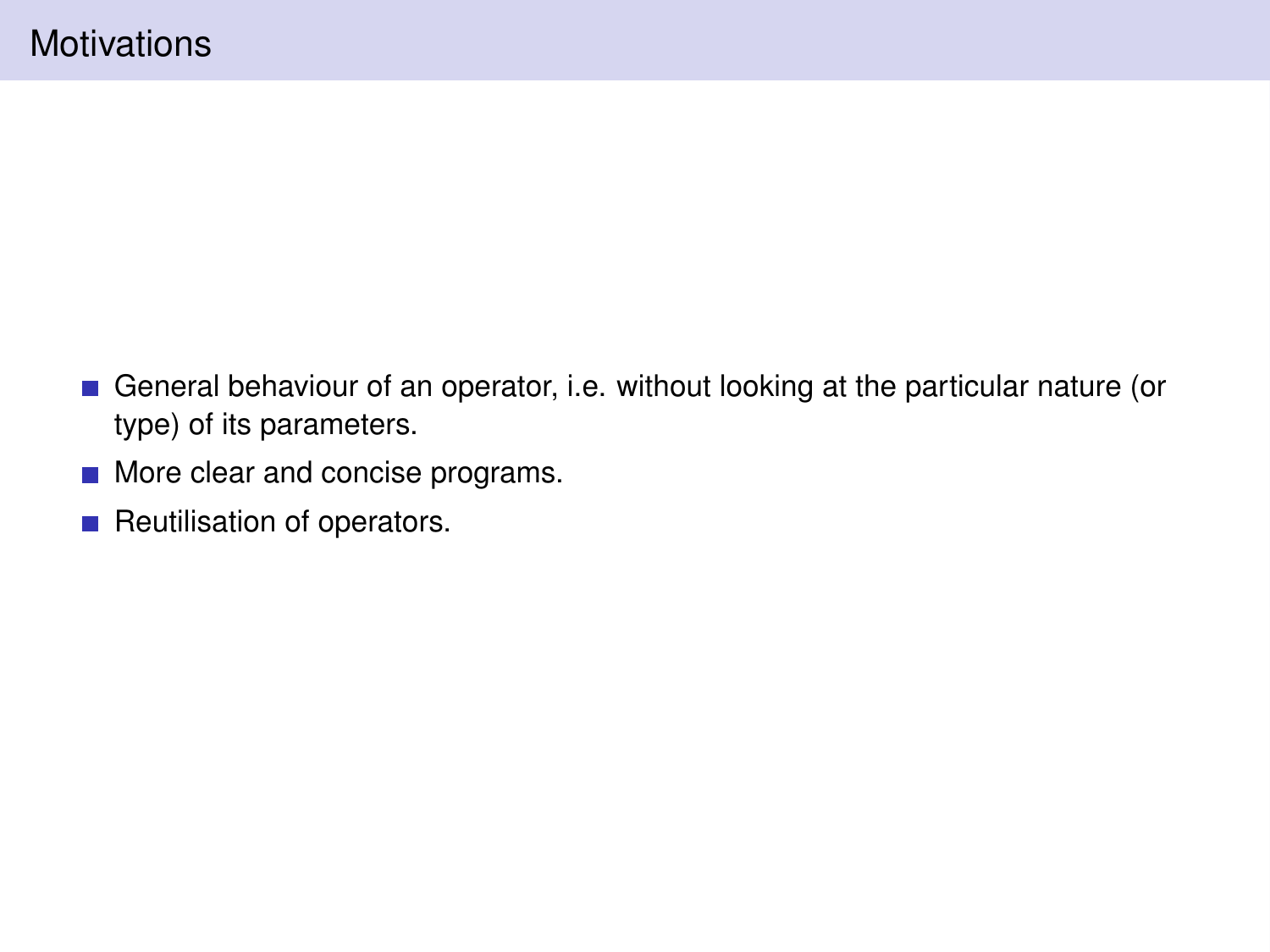- Ad-hoc polymorphisme (overloaded constructors), originally described by Strachey.
- Subtyping polymorphism, introduced by Wegner and Cardelli: Si  $\Gamma \vdash t : A \rightarrow B$ ,  $\Gamma \vdash u : A' \text{ et } A' \leq A \text{ alors } tu : B.$
- **Parametric polymorphism, introduced by Reynolds and Girard.**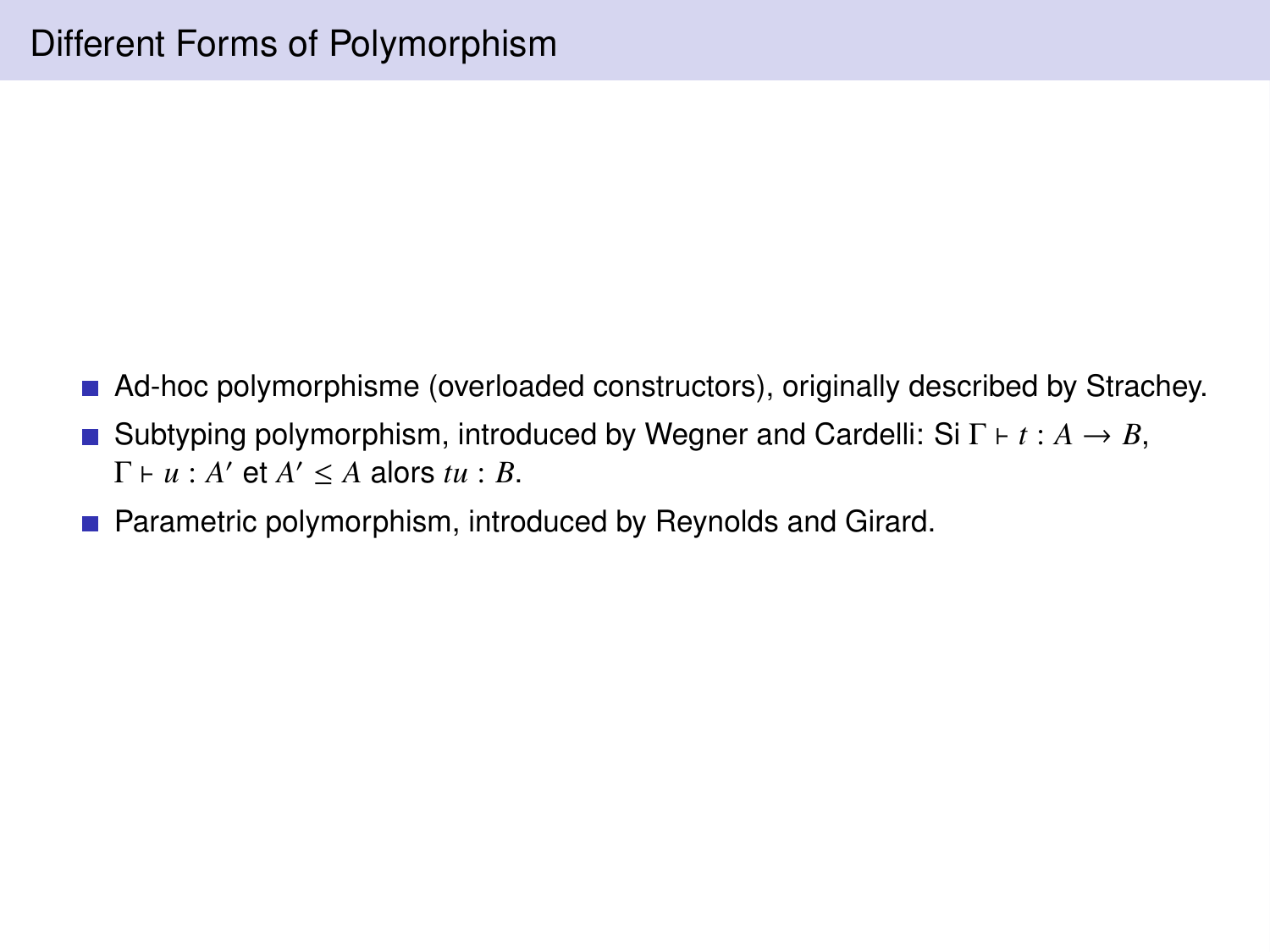#### **Motivation** :

Many indentity functions:

 $Id_{int}$  : *int*  $\rightarrow$  *int*,  $Id_{bool}$  : *bool*  $\rightarrow$  *bool*,  $Id_{int \rightarrow int}$  : (*int*  $\rightarrow$  *int*)  $\rightarrow$  (*int*  $\rightarrow$  *int*), ... Many functions to add an element to a list:  $A$ *j*<sub>int</sub>: *int*  $\rightarrow$  *list*(*int*)  $\rightarrow$  *list*(*int*),  $A$ *j*<sub>*hool*</sub>: *bool*  $\rightarrow$  *list*(*bool*)  $\rightarrow$  *list*(*bool*), ... **Idea** : *Id* :  $\forall \alpha \cdot \alpha \rightarrow \alpha$ and thus:  $Id_{int} = Id$ **[int**]  $Id_{bool} = Id[bool]$  $Id_{int \rightarrow int} = Id(int \rightarrow int]$ 

**Remark** The key idea is the instantiation relation between the general type  $\alpha$ , and the particular used types  $int, bool, int \rightarrow int$ .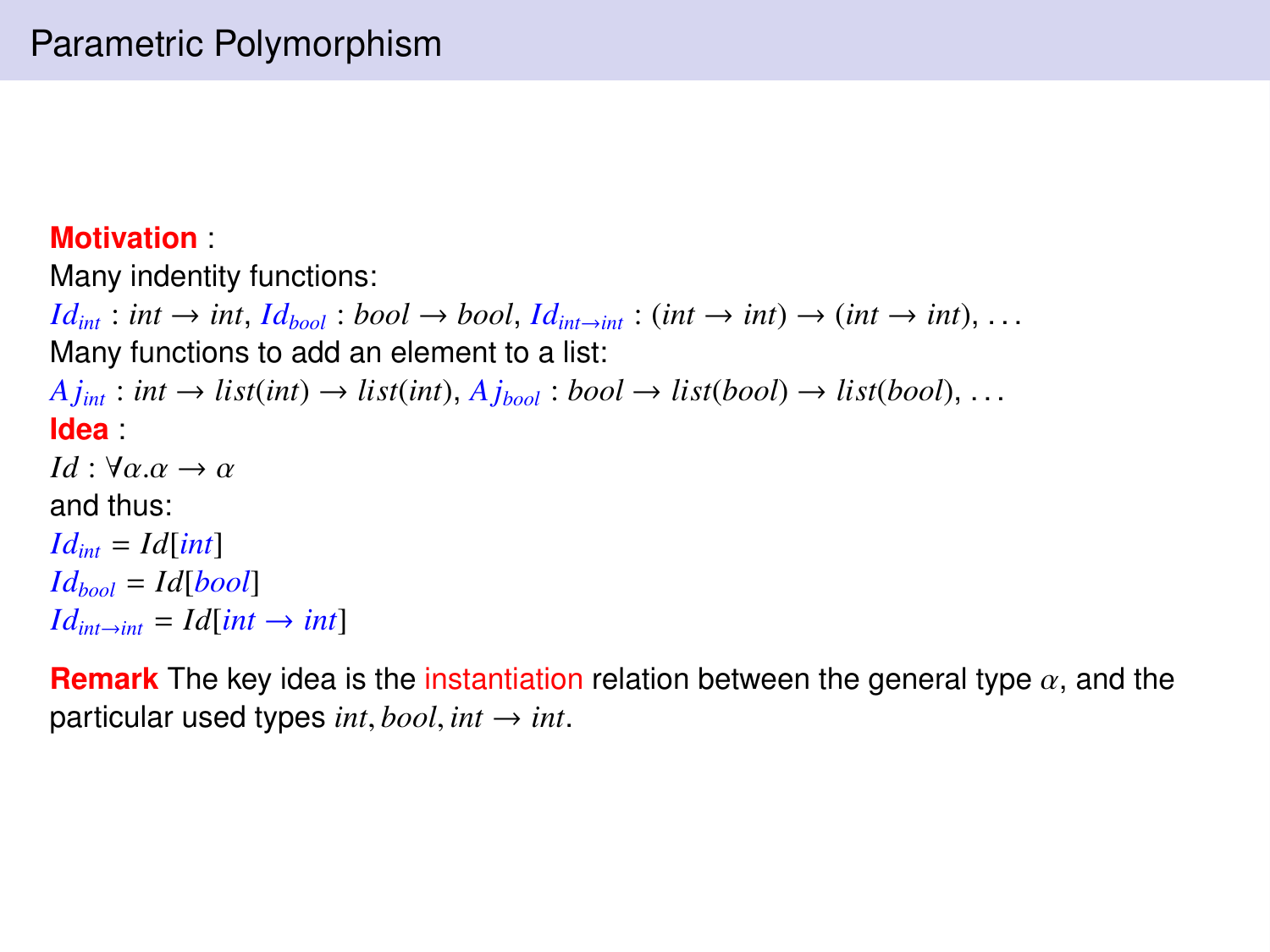**Types** :  $A ::= b | \alpha | A \rightarrow A | \forall \alpha.A$ **Notation :**  $\forall \alpha \cdot \forall \beta A = \forall (\alpha, \beta) \cdot A$ . **Expressions** :  $t ::= x \mid c \mid t \mid t$ 

$$
\begin{aligned}\n\therefore &= x \mid c \mid tt \\
\lambda x: A.t \mid \text{let } x: A = t \text{ in } t \\
\mid t[A] \mid \Delta \alpha t\n\end{aligned}
$$

**Reduction Rules** :

| $(\lambda x:A.t)u$       | $\rightarrow$ | $t\{x\}u\}$      |
|--------------------------|---------------|------------------|
| $\det x:A=u$ in t        | $\rightarrow$ | $t\{x\}u\}$      |
| $(\Lambda \alpha t)  A $ | $\rightarrow$ | $t\{\alpha\}A\}$ |
|                          |               |                  |

#### **Reduction Rules** :

Let  $Id = \Lambda \alpha \lambda x : \alpha.x$ 

$$
\begin{array}{rcl}\n(Id[\text{int}]) & \to & \lambda x : \text{int}.x \\
(Id[\text{int}])3 & \to & (\lambda x : \text{int}.x)3 \to 3\n\end{array}
$$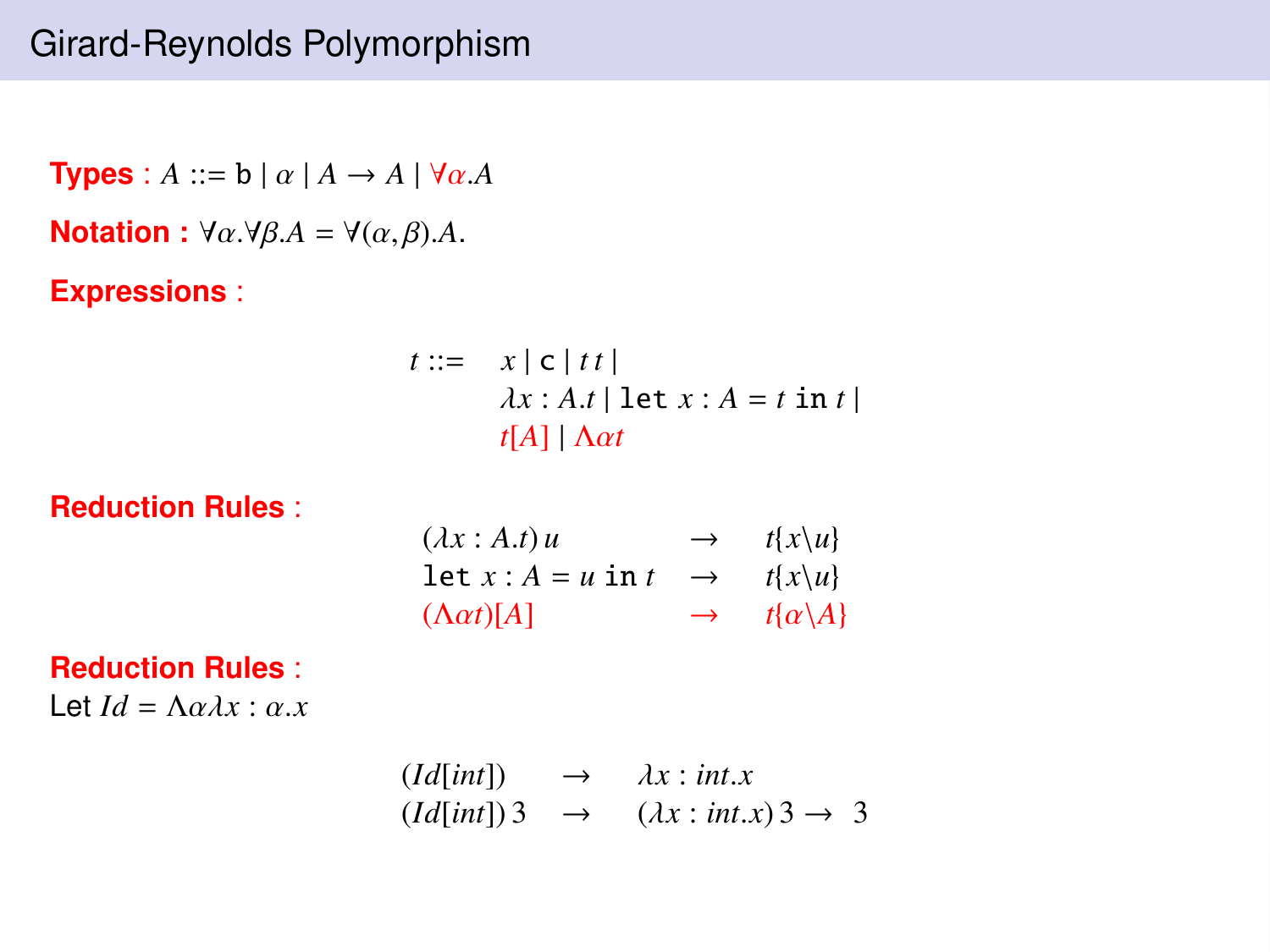$$
\begin{array}{rcl}\n\text{tfv}(b) & = & \emptyset \\
\text{tfv}(\alpha) & = & \{\alpha\} \\
\text{tfv}(\forall \alpha.A) & = & \text{tfv}(A) \setminus \{\alpha\} \\
\text{tfv}(A \rightarrow B) & = & \text{tfv}(A) \cup \text{tfv}(B)\n\end{array}
$$

A type *A* is closed iff  $tfv(A) = \emptyset$ .

**Example :** tfv( $\beta \rightarrow (\forall \alpha \ldotp \alpha \rightarrow \gamma)$ ) = { $\beta$ ,  $\gamma$ } and  $\forall \alpha \ldotp \forall \beta \ldotp (\alpha \rightarrow \beta)$  is closed.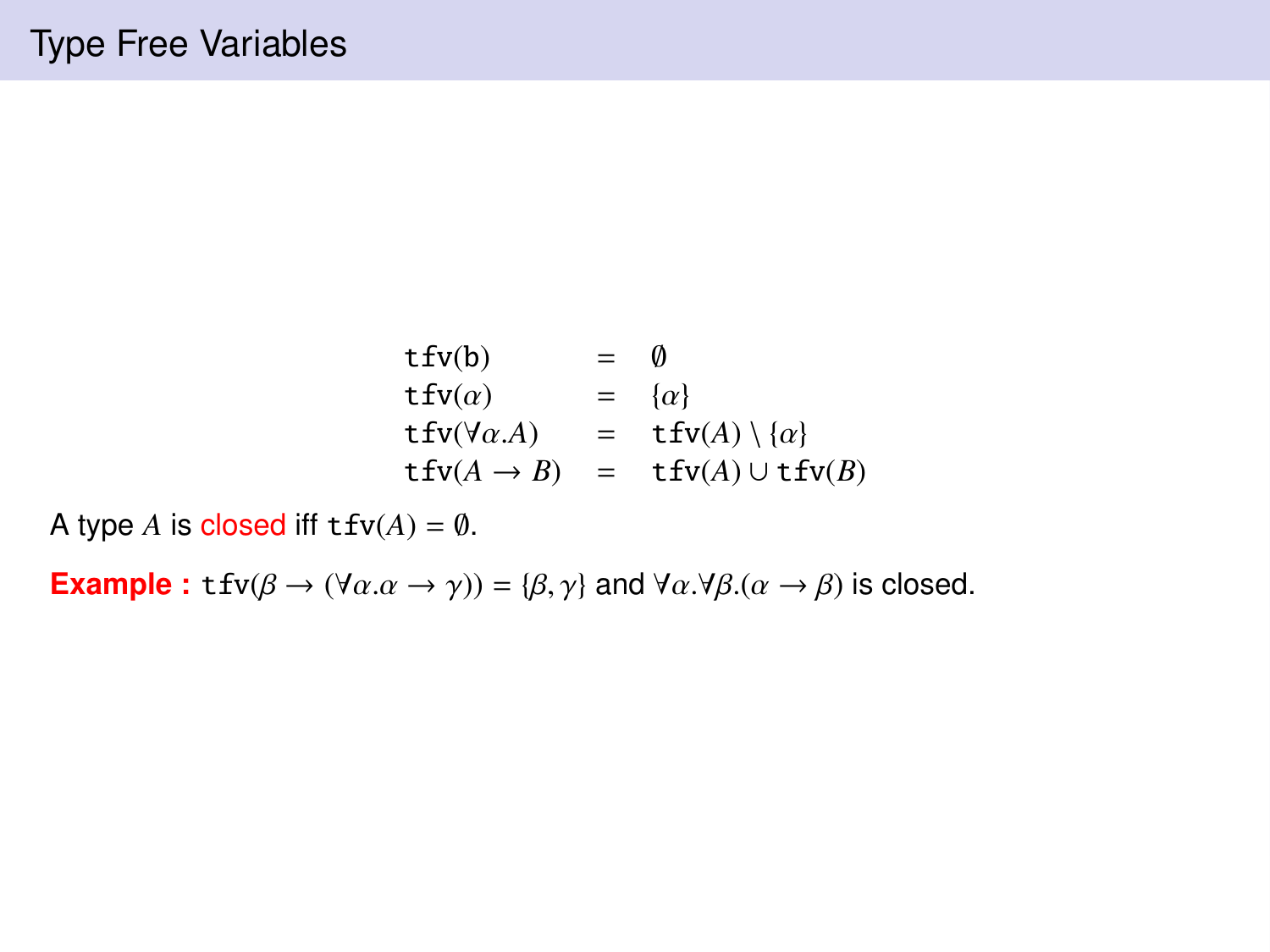# Polymorphic Lambda Calculus in Church-Style (Girard)

The same rules used for monomorphic Church-style plus:

$$
\frac{\Gamma \vdash t : A \quad \alpha \notin \mathbf{t} f \mathbf{v}(\Gamma)}{\Gamma \vdash \Lambda \alpha t : \forall \alpha . A} \qquad \frac{\Gamma \vdash t : \forall \alpha . A}{\Gamma \vdash t[B] : A\{\alpha \setminus B\}}
$$

where  $\texttt{tfv}(\Gamma) = \bigcup_{x \in \Gamma} \texttt{tfv}(\Gamma(x))$  is the set of type free variables of  $\Gamma$ .

We denote by  $\Gamma \vdash_G t : A$  the derivability/typing relation.

#### **Example :**

| $x : \alpha \vdash x : \alpha$                                                              |           |
|---------------------------------------------------------------------------------------------|-----------|
| $\vdash \lambda x : \alpha.x : \alpha \rightarrow \alpha$                                   |           |
| $\vdash \Lambda \alpha \lambda x : \alpha.x : \forall \alpha . (\alpha \rightarrow \alpha)$ |           |
| $\vdash (\Lambda \alpha \lambda x : \alpha \cdot x)$ [int] : int $\rightarrow$ int          | $+3:$ int |
| $\vdash ((\Lambda \alpha \lambda x : \alpha \cdot x)[\text{int}])$ 3 : int                  |           |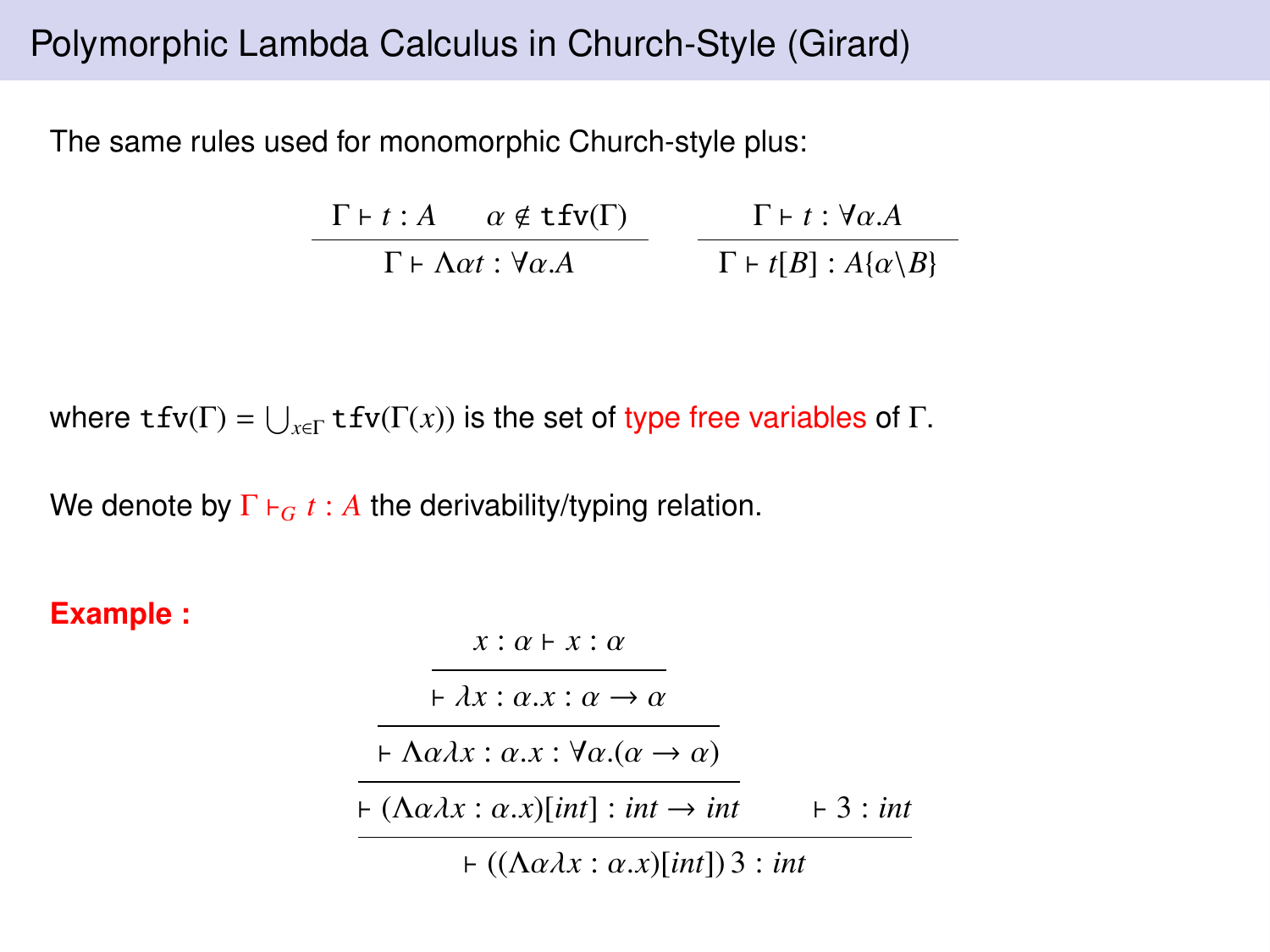Theorem **(Schubert)** The inference problem in Girard system is undecidable.

**Idea to become decidable:** to restrict the grammar of types.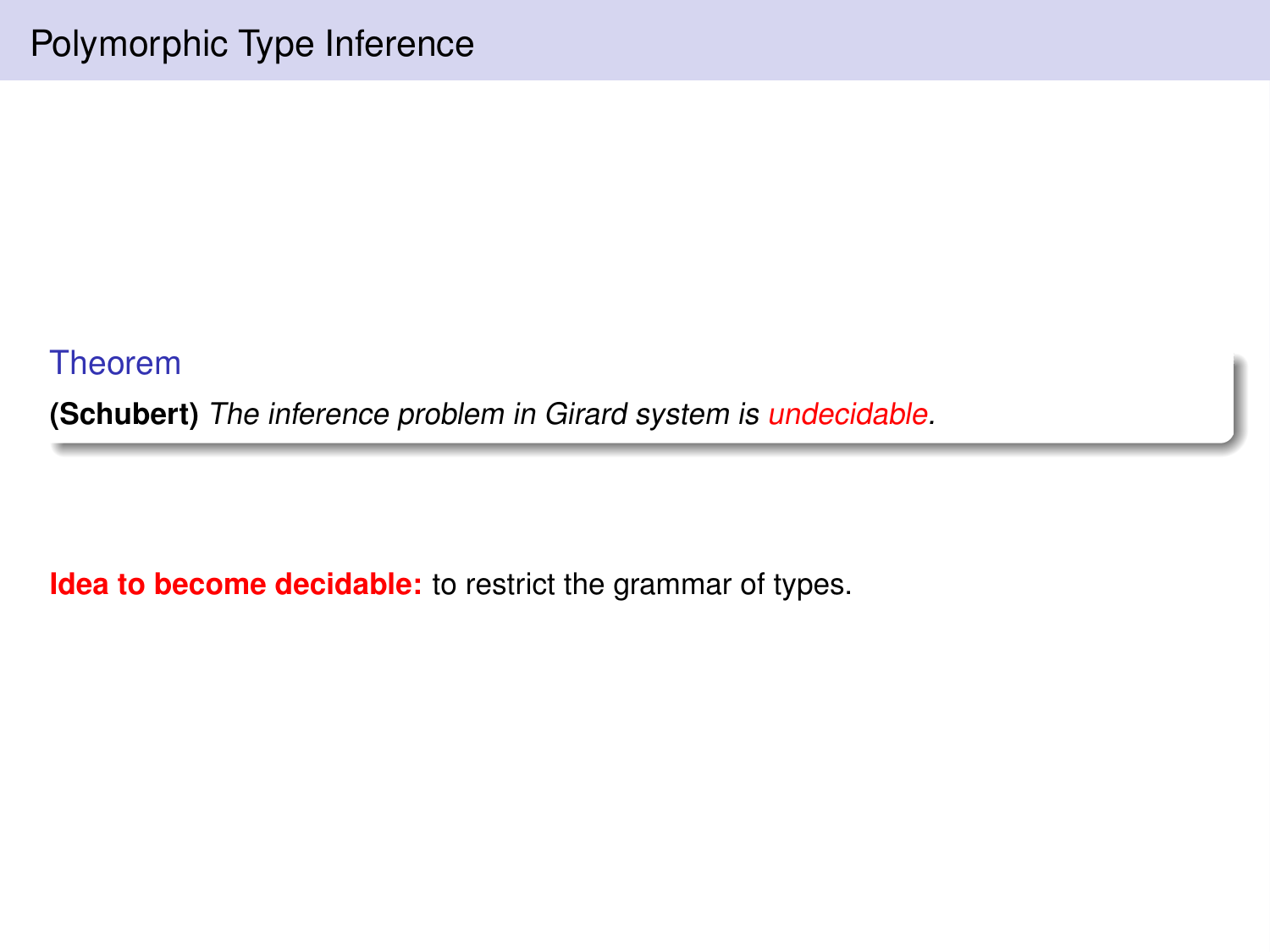**Type matrix** :  $M ::= b | \alpha | M \rightarrow M$ **Type** : *S* ::=  $\forall \alpha_1$ .... $\forall \alpha_n$ .*M* A type matrix is a particular case of type. **Type for constants** :

| $TC(+)$ :          | $int \rightarrow int \rightarrow int$                                             |
|--------------------|-----------------------------------------------------------------------------------|
| TC(fst):           | $\forall \alpha \forall \beta.(\alpha \rightarrow \beta) \rightarrow \alpha$      |
| $TC(snd)$ :        | $\forall \alpha \forall \beta.(\alpha \rightarrow \beta) \rightarrow \beta$       |
| $TC$ (ifthenelse): | $\forall \alpha. (bool \rightarrow \alpha \rightarrow \alpha) \rightarrow \alpha$ |
| $TC(fix)$ :        | $\forall \alpha.(\alpha \rightarrow \alpha) \rightarrow \alpha$                   |
|                    |                                                                                   |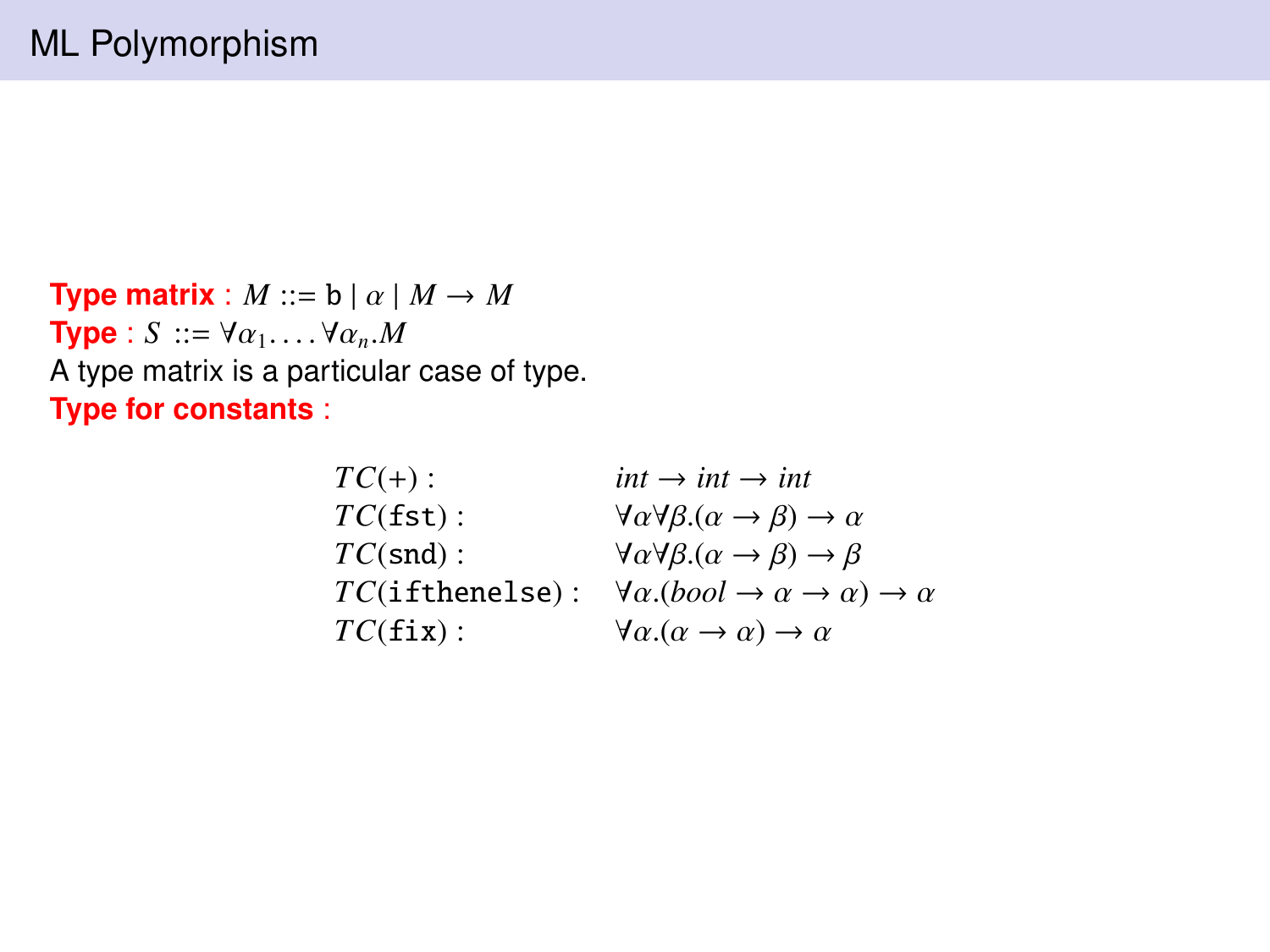#### **Definition**

A type *A* is an instance of type  $\forall \alpha_1, \ldots, \forall \alpha_n, B$ , written  $A \leq \forall \alpha_1, \ldots, \forall \alpha_n, B$  iff there exist  $C_1, \ldots, C_n$  s.t.  $A = B(\alpha_1, \ldots, \alpha_n \setminus C_1, \ldots, C_n).$ In particular, for  $n = 0$ , we have  $A \leq B$  iff  $A \equiv B$ .

#### **Example :**

| $int \rightarrow int$                                                                         | $\leq \forall \alpha \ldotp \alpha \rightarrow \alpha$                 |
|-----------------------------------------------------------------------------------------------|------------------------------------------------------------------------|
| $bool \rightarrow int$                                                                        | $\leq \forall \alpha. \forall \beta. \alpha \rightarrow \beta$         |
| $bool \rightarrow int$                                                                        | $\n  \Delta \ \ \forall \alpha \ldotp \alpha \rightarrow \alpha$       |
| $\forall \beta$ .int $\rightarrow \beta$                                                      | $\leq \forall \alpha \forall \beta \ldotp \alpha \rightarrow \beta$    |
| $\forall \beta.(\beta \rightarrow \beta) \rightarrow \forall \beta.(\beta \rightarrow \beta)$ | $\measuredangle \quad \forall \alpha \ldotp \alpha \rightarrow \alpha$ |
|                                                                                               |                                                                        |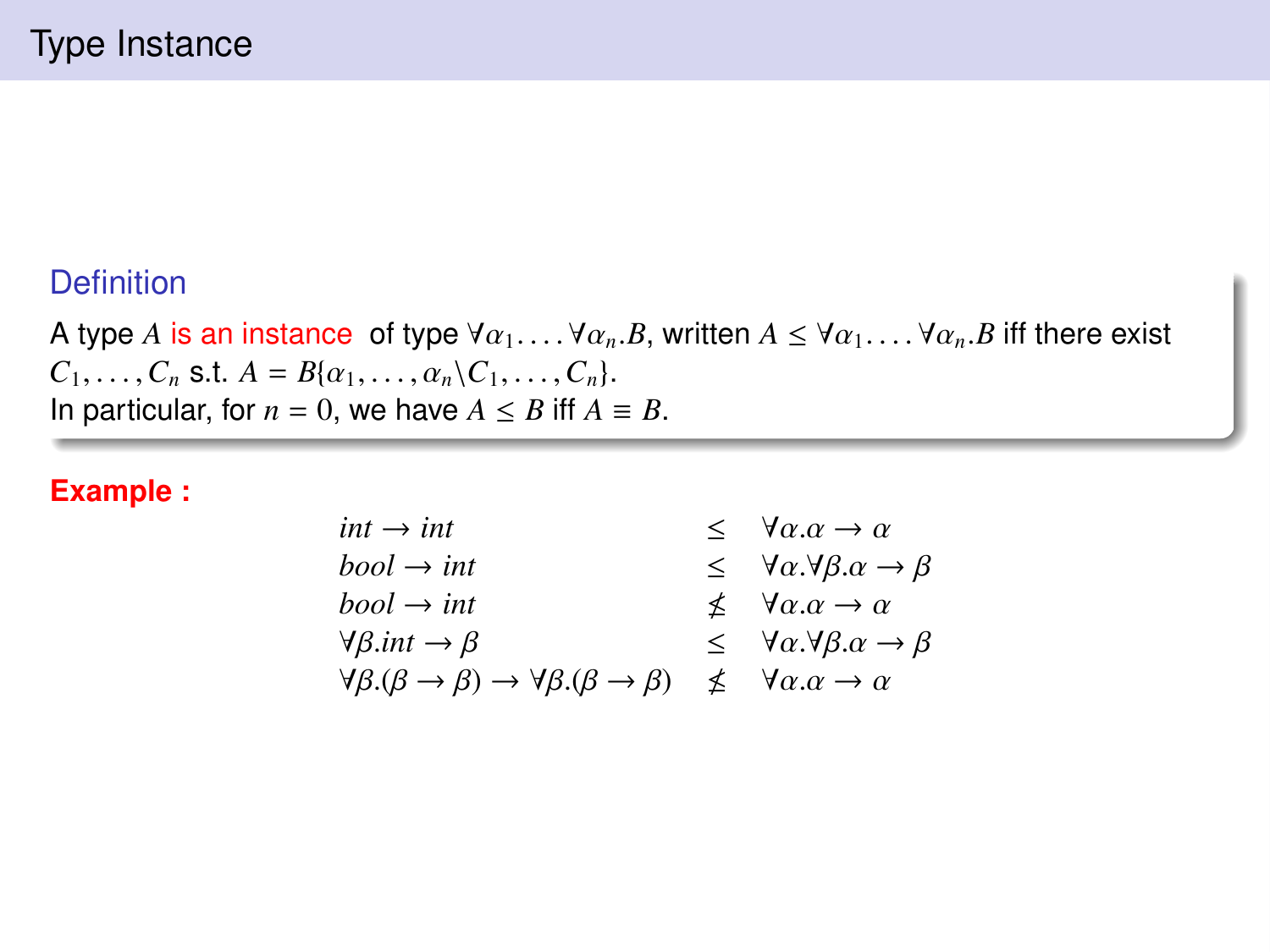### **Definition**

The Gen operator is given by Gen $(A, \Gamma) = \forall \alpha_1, \ldots, \forall \alpha_n, A$ , where each variable  $\alpha_i$  is free in<br>A but not in  $\Gamma$  i.e. forall  $i = 1$ , we have  $\alpha_i \in f(v(A))$  if  $f(v(\Gamma))$ *A* but not in  $\Gamma$ , i.e. forall  $i = 1 \ldots n$ , we have  $\alpha_i \in \text{tfv}(A) \setminus \text{tfv}(\Gamma)$ .

**Example :** Let  $A = \alpha \rightarrow \beta$  and  $\Gamma = x : \beta, y : \forall \alpha \ldotp \alpha$ . Then Gen( $A, \Gamma$ ) =  $\forall \alpha \ldotp \alpha \rightarrow \beta$ .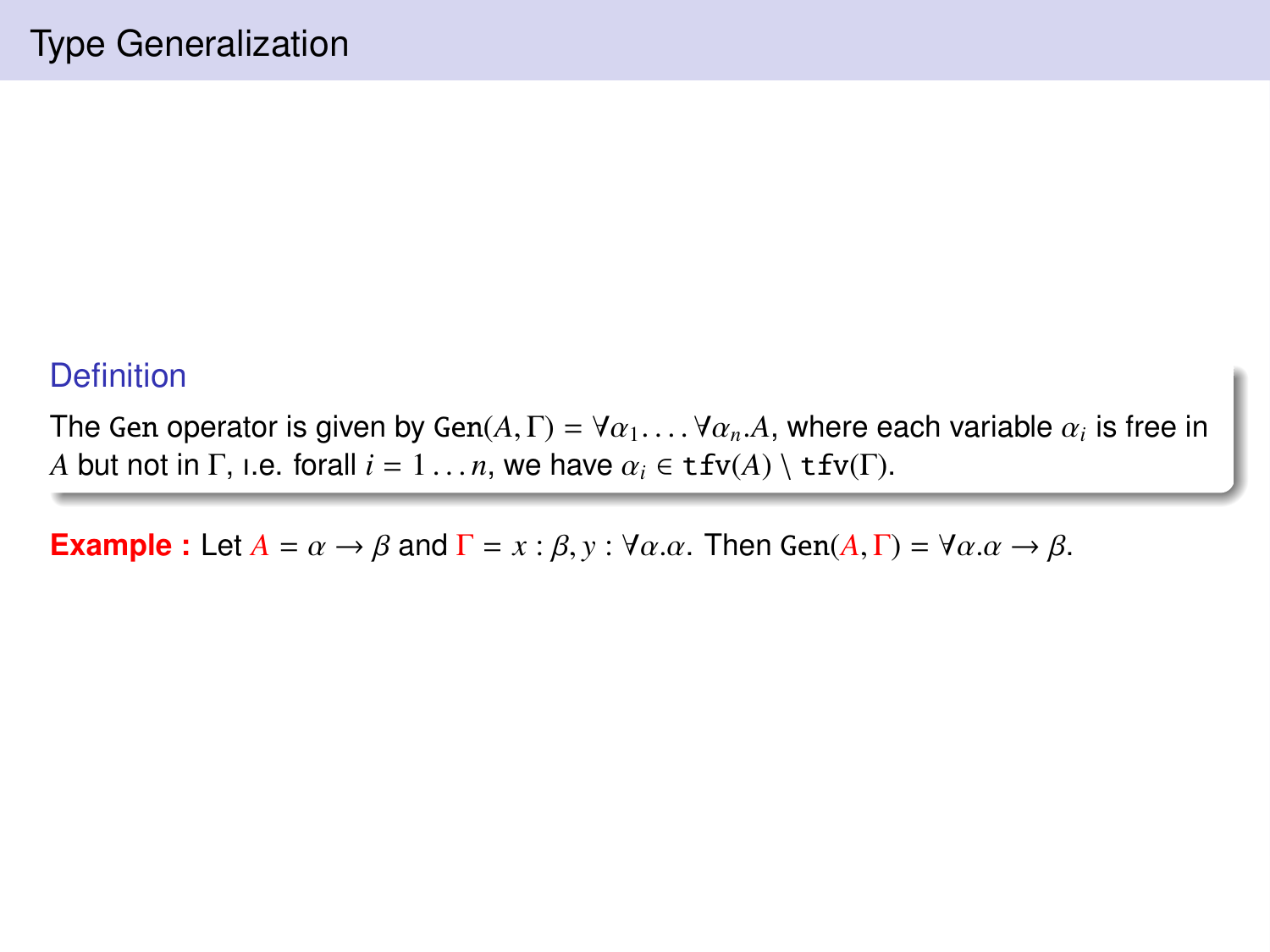

We denote by  $\Gamma \vdash_{ML} t : A$  the derivability/typing relation.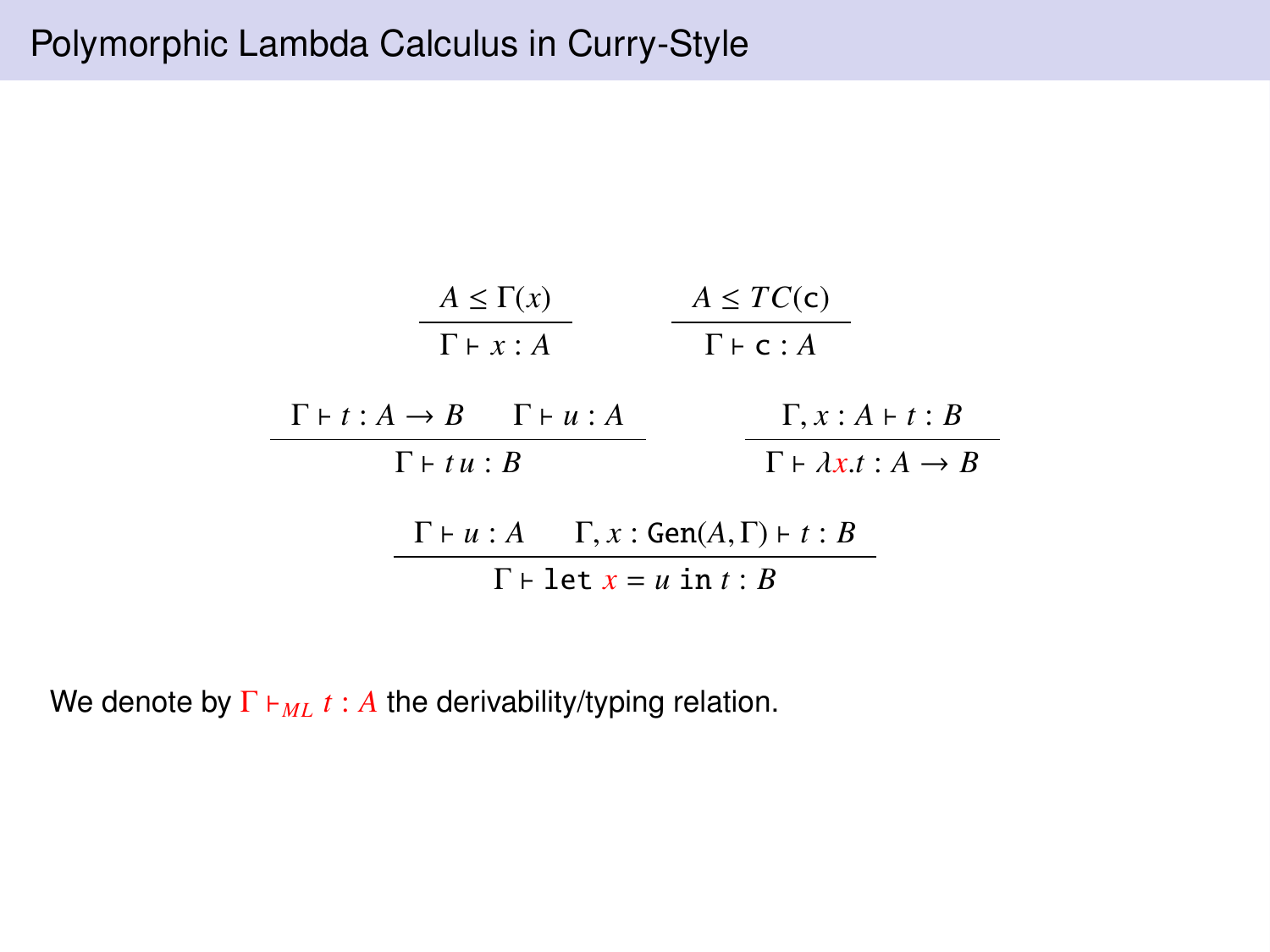Let  $A = \forall \alpha \ldotp \alpha \rightarrow \alpha$ 

| $y: \alpha \vdash y: \alpha$                     | $int \rightarrow int \leq A$                                               | $f: A \vdash 1: int$ |
|--------------------------------------------------|----------------------------------------------------------------------------|----------------------|
| $\vdash \lambda y.y : \alpha \rightarrow \alpha$ | $f: A \vdash f : int \rightarrow int$                                      |                      |
|                                                  | $f: \forall \alpha \ldotp \alpha \rightarrow \alpha \vdash f1: \text{int}$ |                      |
| $\vdash$ let $f = \lambda y.y$ in $f$ l : int    |                                                                            |                      |
|                                                  |                                                                            |                      |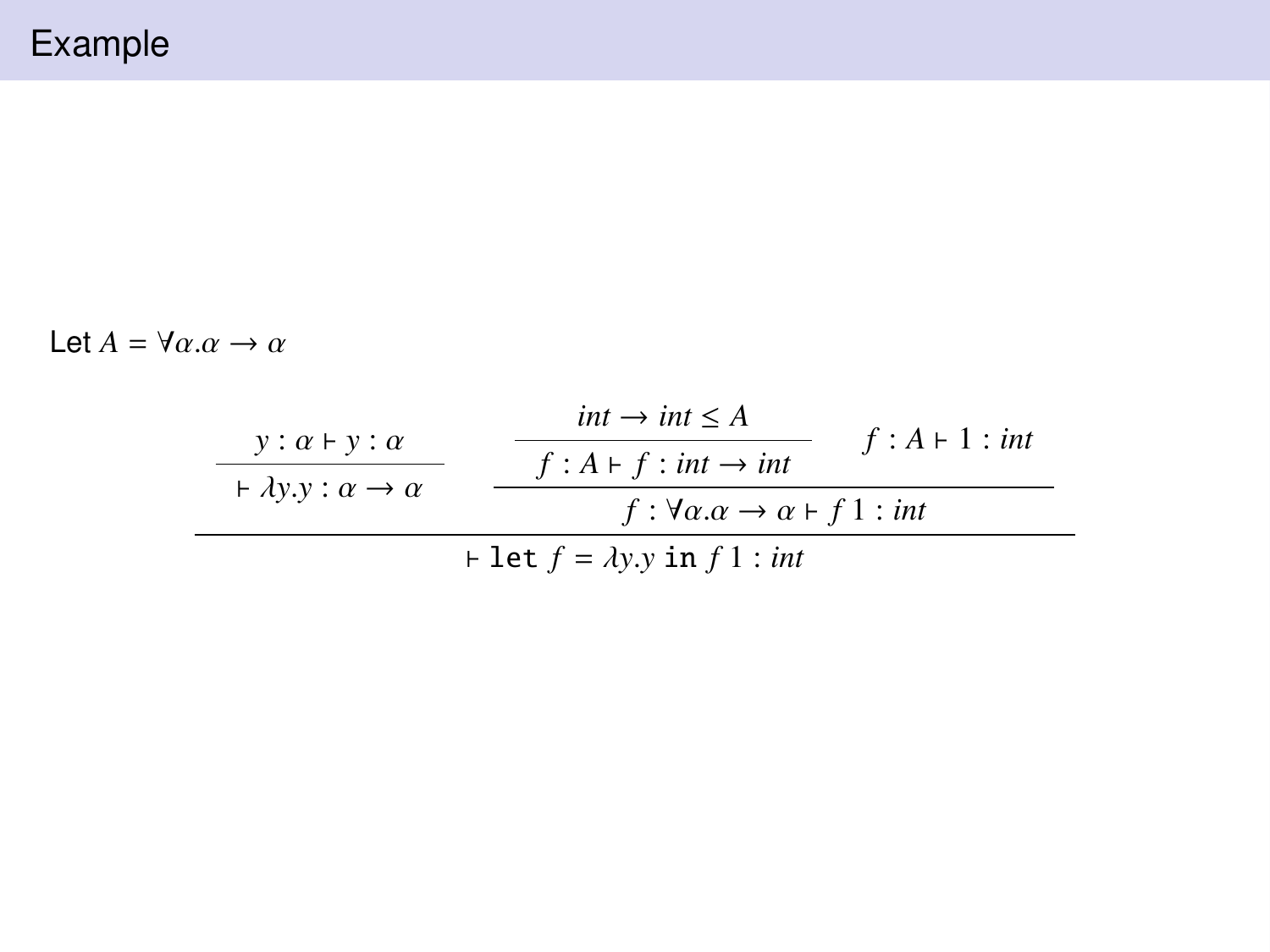## **[Substitution]** :

If  $\Gamma, x : \forall \alpha_1, \ldots, \forall \alpha_n, B \vdash_{ML} t : A \text{ and } \Gamma \vdash_{ML} u : B \text{, then } \Gamma \vdash_{ML} t\{x \setminus u\} : A$ .

# **[Subject Reduction]** :

If  $\Gamma \vdash_{ML} t : A$  and  $t \to t'$ , then  $\Gamma \vdash_{ML} t' : A$ .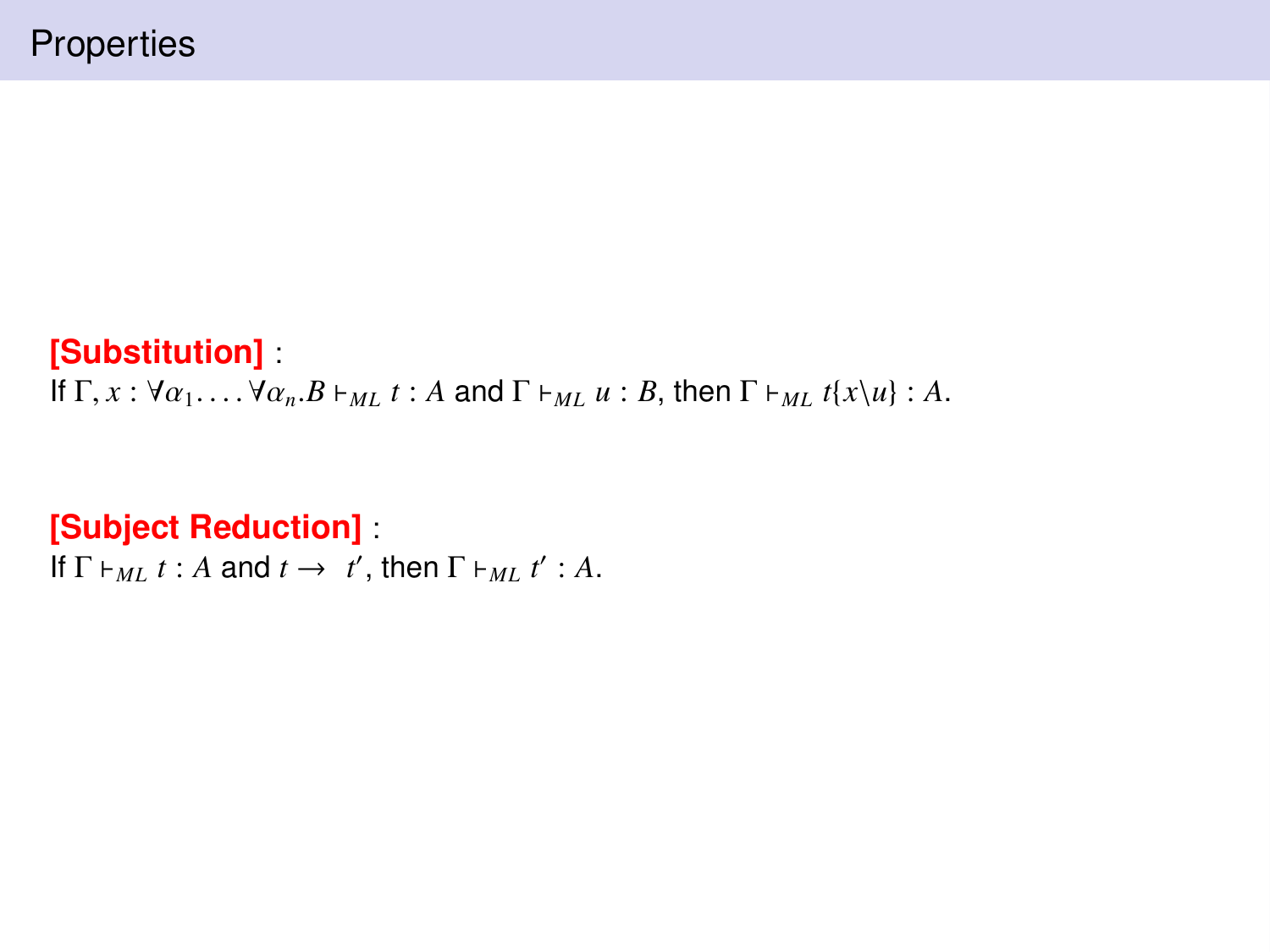Let  $t \equiv 1$  et  $x = \lambda y. y$  in  $x$ . Let consider the set of equations:

$$
\{\alpha_t \doteq \alpha_x, \alpha_x \doteq \text{Gen}(\alpha_{\lambda y.y}, \emptyset), \alpha_{\lambda y.y} \doteq \alpha_y \rightarrow \alpha_y\}
$$

If we treat the second equation we obtain  $\alpha_x \equiv \forall \alpha_{\lambda y,y}.\alpha_{\lambda y,y}$ , which is **incorrect** since  $\alpha_x$ <br>should be a functional type (an arrow) should be a functional type (an arrow).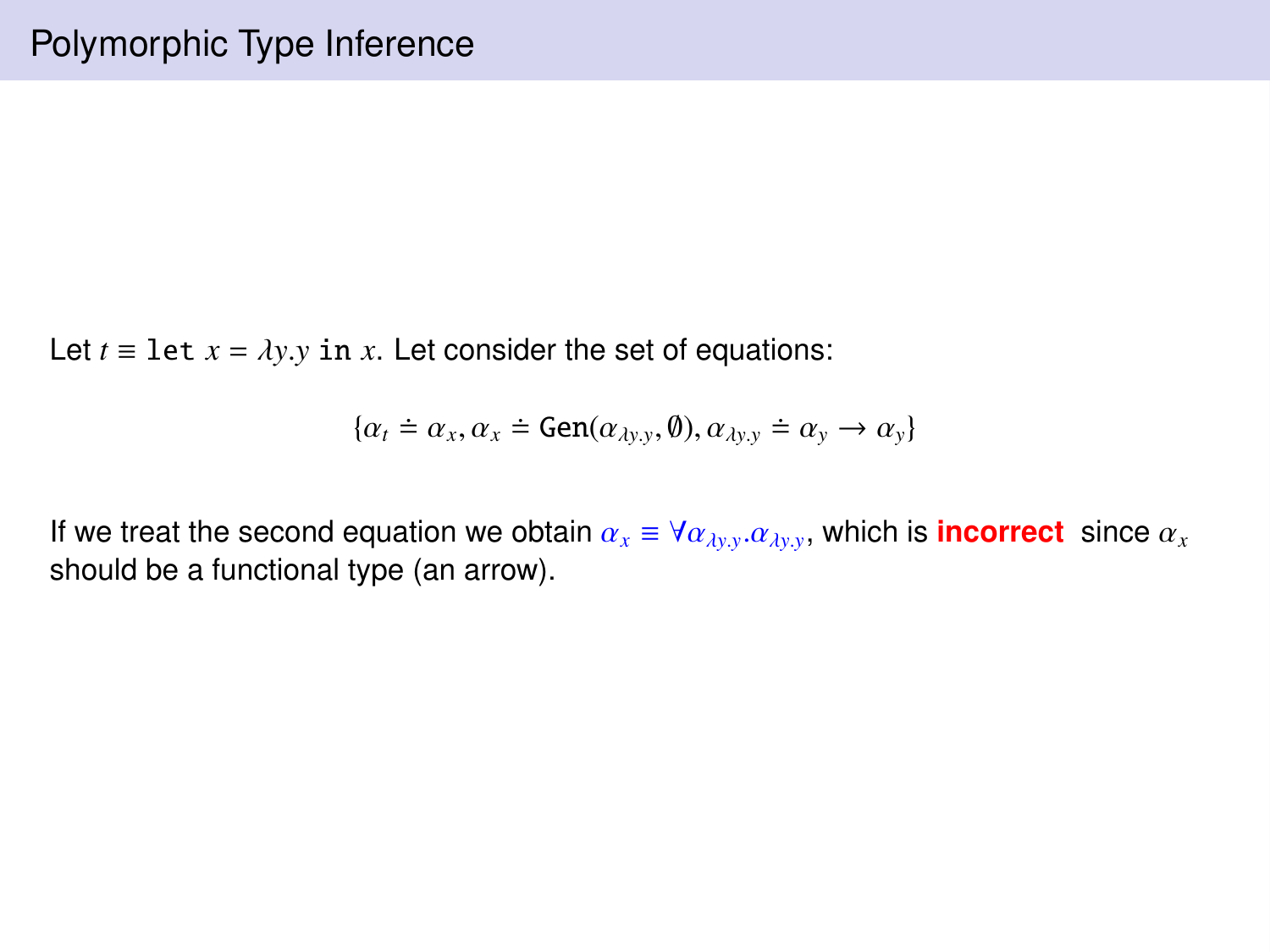Let  $\Gamma = x_1 : A_1, \ldots, x_n : A_n$  be an environment and let  $\sigma$  be a type substitution. then  $\sigma(\Gamma) = x_1 : \sigma(A_1), \ldots, x_n : \sigma(A_n).$ 

We note  $inst(\forall \alpha_1, \ldots, \forall \alpha_n.A)$  the type  $A\{\alpha_1, \ldots, \alpha_n\beta_1, \ldots, \beta_n\}$ , where  $\beta_1, \ldots, \beta_n$  are fresh variables.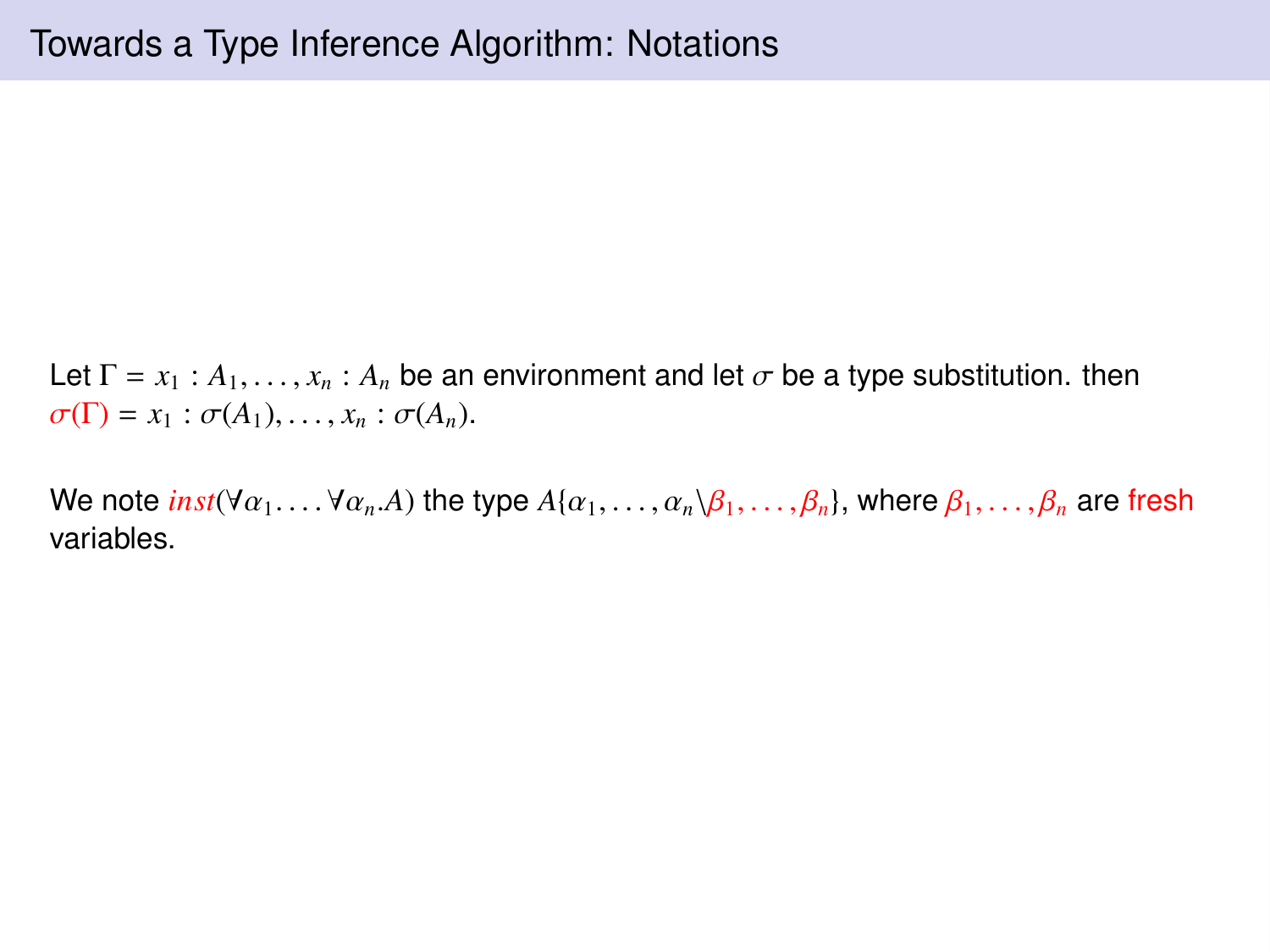**Input** : an environment  $\Gamma$  and a term *t* s.t.  $f v(t) \subseteq \Gamma$ . **Output** : a type *A* and a substitution  $\sigma$  s.t.  $\sigma(\Gamma)$   $\vdash_{ML} t$  : *A* (*id* is the empty substitution).

 $W((\Delta, x : A), x)$  = (*inst*(*A*), *id*)  $W(\Delta, c)$  = (*inst*(*TC*(c)), *id*)<br>  $W(\Delta, \lambda x. u)$  = ( $\rho_B(\alpha_x) \rightarrow B, \rho_B$ )  $= (\rho_B(\alpha_x) \rightarrow B, \rho_B)$ where  $W((\Delta, x : \alpha_x), u) = (B, \rho_B)$  and  $\alpha_x$  is a fresh variable  $W(\Delta, u \nu)$  =  $(\mu(\alpha), \mu \circ \rho_C \circ \rho_B)$ <br>where  $W(\Delta, u) = (R \circ \rho) W(\rho_B)$ where  $W(\Delta, u) = (B, \rho_B)$ ,  $W(\rho_B(\Delta), v) = (C, \rho_C)$ ,<br> $\alpha$  is a fresh variable and  $\mu = m \mu(\rho_C(R) \doteq C$  $\alpha$  is a fresh variable and  $\mu = mgu{\rho_C(B)} \doteq C \rightarrow \alpha$  $W(\Delta, \text{let } x = u \text{ in } v) = (C, \rho_C \circ \rho_B)$ where  $W(\Delta, u) = (B, \rho_B)$  and  $W((\rho_B(\Delta), x : \text{Gen}(B, \rho_B(\Delta))), v) = (C, \rho_C)$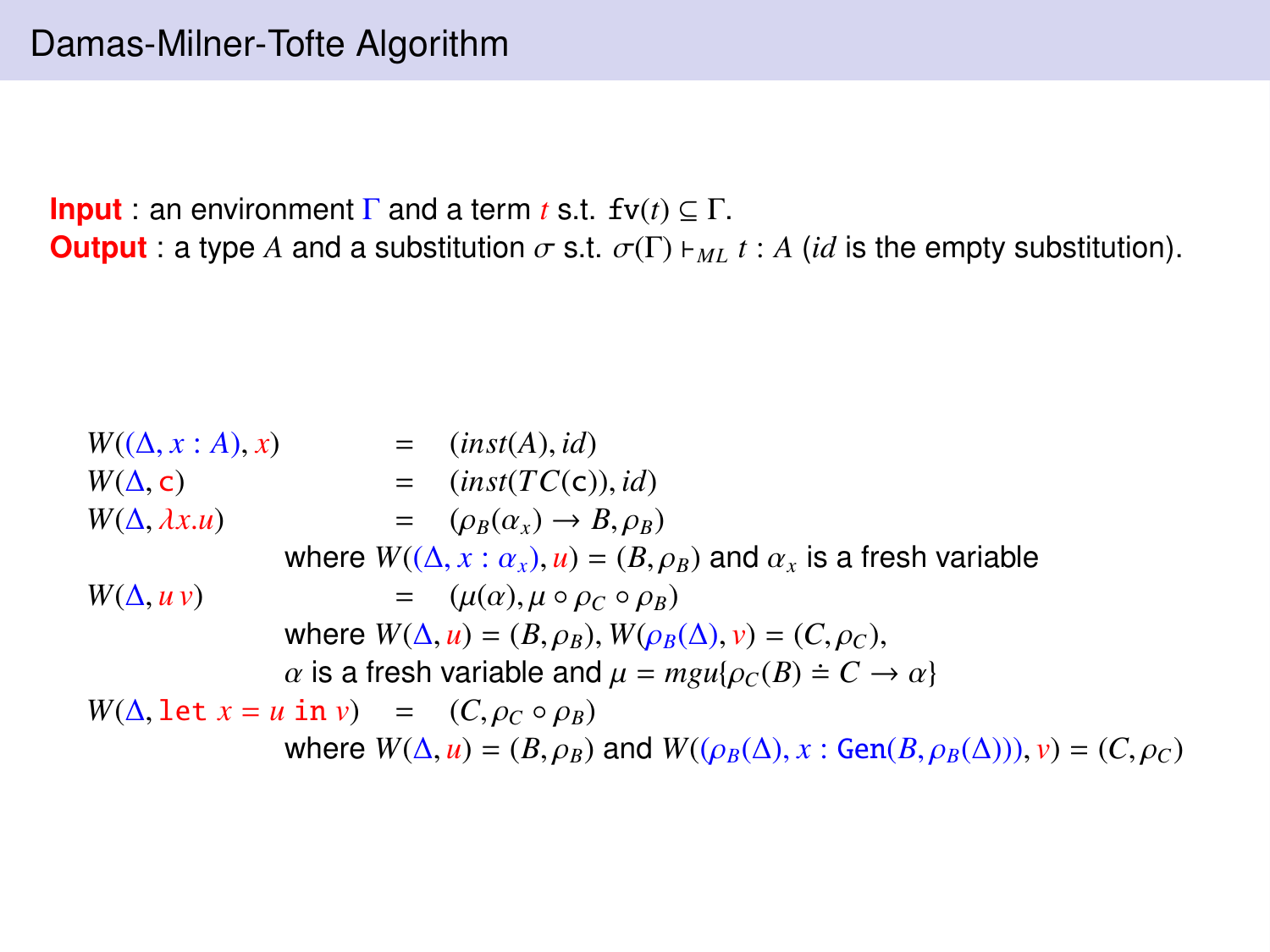- Case *<sup>W</sup>*((∆, *<sup>x</sup>* : *<sup>A</sup>*), *<sup>x</sup>*): return (*inst*(*A*), *id*)
- Case *<sup>W</sup>*(∆, <sup>c</sup>): return (*inst*(*TC*(c)), *id*)
- Case *<sup>W</sup>*(∆, λ*x*.*u*):
	- 1 Make a recursive call  $W((\Delta, x : \alpha_x), u)$ , where  $\alpha_x$  is a fresh variable.
	- 2 Let  $(B, \rho_B)$  be the result of the previous recursive call.
	- **3** Return ( $\rho_B(\alpha_x) \rightarrow B$ ,  $\rho_B$ ).
- 
- **Case**  $W(\Delta, u \nu)$ **:**<br>  **Make a first recursive call**  $W(\Delta, u)$ **.** 1 Make a first recursive call  $W(\Delta, u)$ .<br>2 Let  $(B, \alpha_n)$  be the result of the first
	- 2 Let  $(B,\rho_B)$  be the result of the first recursive call.<br>3 Make a second recursive call  $W(\rho_B(\Lambda), \nu)$ .
	- 3 Make a second recursive call  $W(\rho_B(\Delta), v)$ .
	- 4 Let  $(C, \rho_C)$  be the result of the second recursive call.
	- **5** Compute the mgu  $\mu$  of the equation  $\{\rho_C(B) = C \rightarrow \alpha\}$ .
	- 6 Return  $(\mu(\alpha), \mu \circ \rho_C \circ \rho_B)$ .
- **□ Case**  $W(\Delta, \text{let } x = u \text{ in } v)$ **:**<br>
 Make a first recursive call  $W(\Delta, u)$ .
	- 1 Make a first recursive call  $W(\Delta, u)$ .<br>2 Let  $(B, \alpha_n)$  be the result of the first
	- 2 Let  $(B, \rho_B)$  be the result of the first recursive call.<br>3 Make a second recursive call  $W((\rho_B(A), r, \mathcal{G}_{\mathbf{P}}))$
	- 3 Make a second recursive call  $W((\rho_B(\Delta), x : \text{Gen}(B, \rho_B(\Delta))), v)$ .
	- 4 Let  $(C, \rho_C)$  be the result of the second recursive call.
	- 5 Return  $(C, \rho_C \circ \rho_B)$ .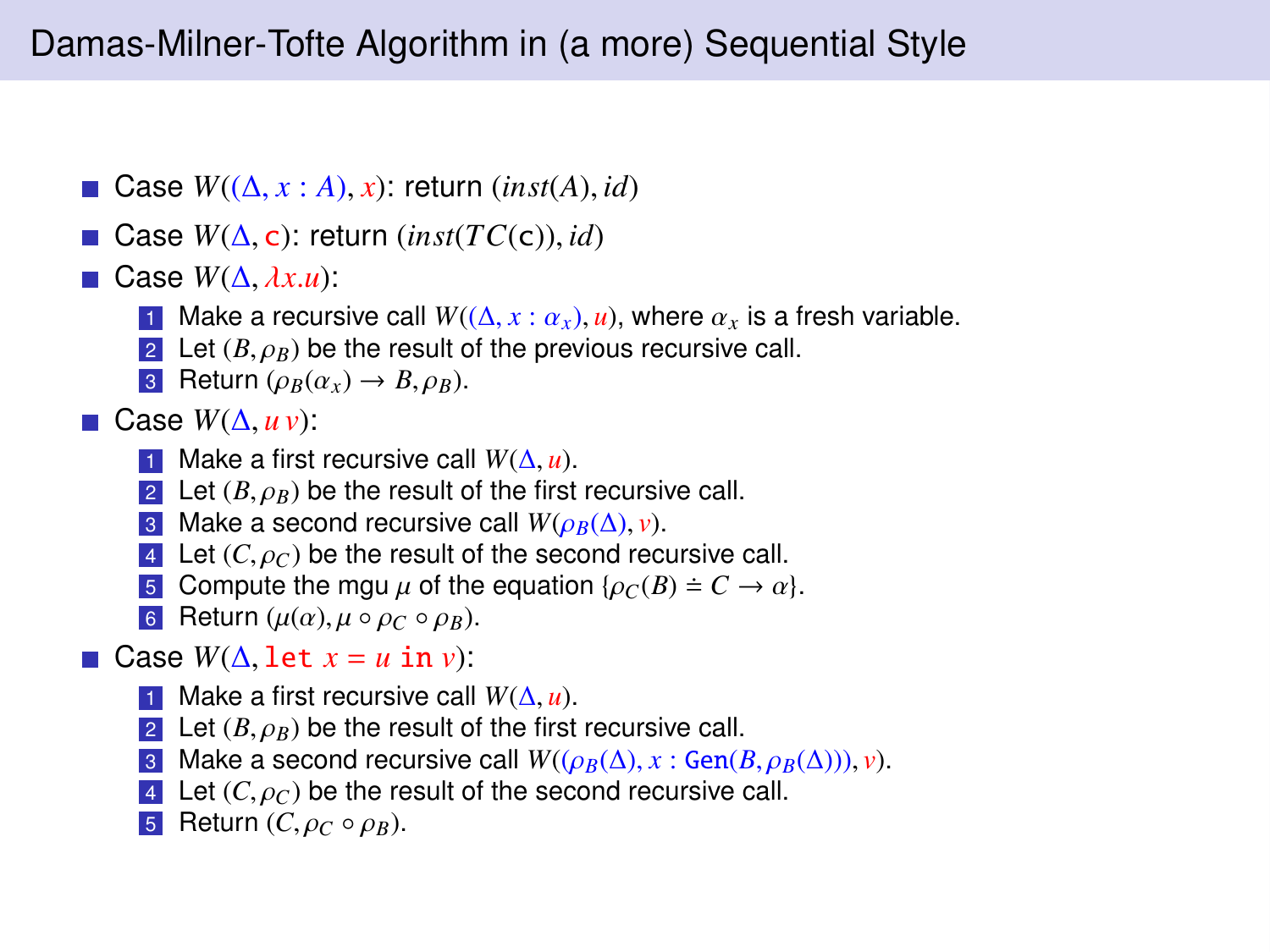$W(\emptyset, \lambda x. * 4x) = (int \rightarrow int, {\alpha/int} \rightarrow int, {\beta/int, \alpha_x/int})$  $W(x: \alpha_x, *4x) = (int, {\alpha/int \rightarrow int, \beta/int, \alpha_x/int})$ , computes  $mgu\{int \rightarrow int \doteq \alpha_x \rightarrow \beta\}$ <br> $W(x: \alpha_x, *4) = (int \rightarrow int, {\alpha/int \rightarrow int})$ , computes  $mou\{int \rightarrow int \doteq \phi \}$  $W(x: \alpha_x, *4) = (int \rightarrow int, {\alpha/int} \rightarrow int}),$  computes  $mgu(int \rightarrow int \rightarrow int \pm int \rightarrow \alpha)$ <br> $W(x: \alpha_* ) = (int \rightarrow int \rightarrow int \ d)$  $W(x: \alpha_x, *) = (int \rightarrow int \rightarrow int, id)$ <br>  $W(x: \alpha, 4) = (int id)$  $W(x: \alpha_x, 4) = (int, id)$ <br> $W(x: \alpha_x, x) = (\alpha_x, id)$  $W(x: \alpha_x, x) = (\alpha_x, id)$ 

Then  $\emptyset \vdash_M \lambda x.* 4x : int \rightarrow int$ .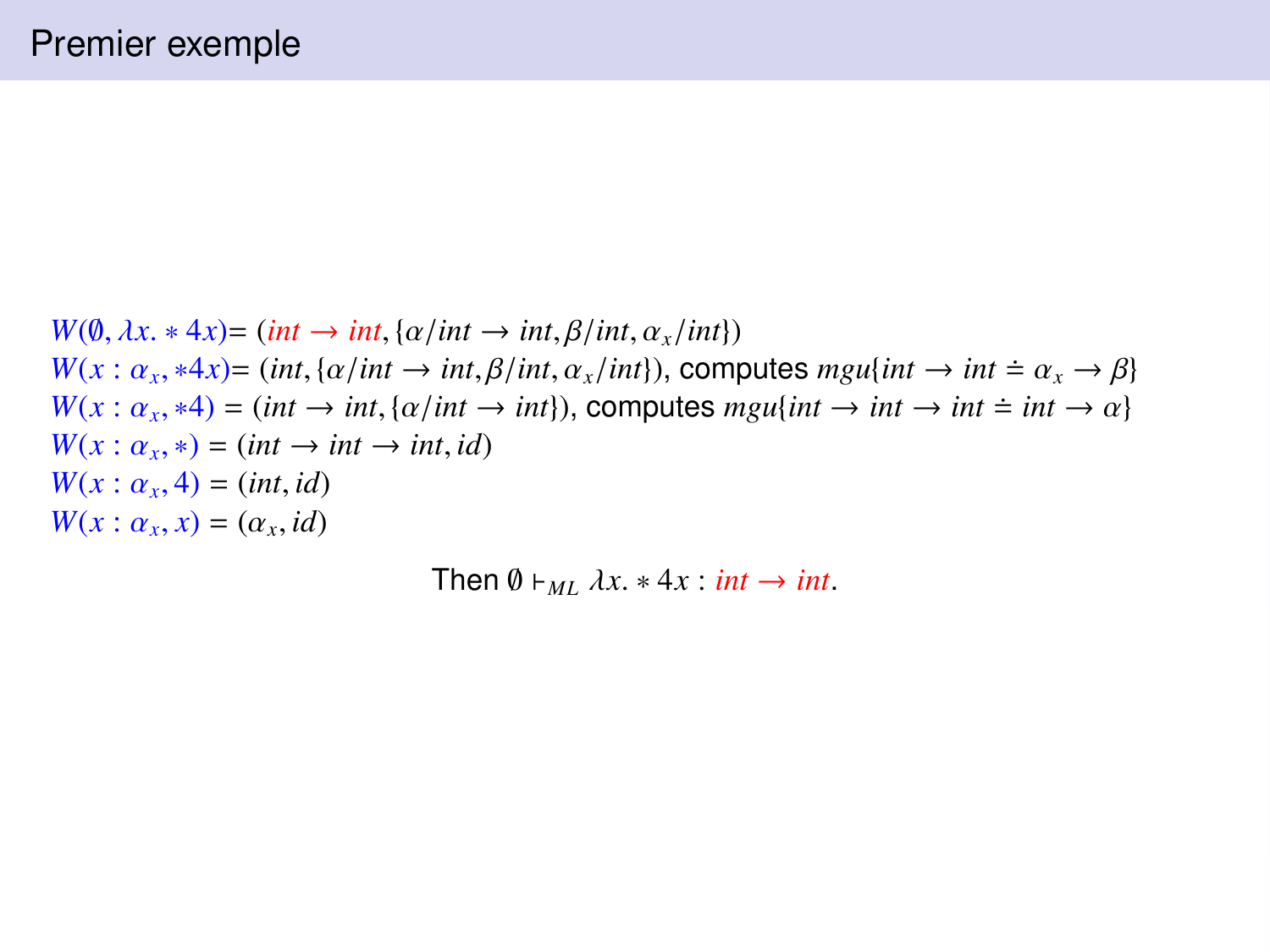$W(\emptyset, \text{let } f = \lambda x.x \text{ in } f2) = (int, {\beta} / int, \gamma / int)$  $W(\emptyset, \lambda x.x) = (\alpha_x \rightarrow \alpha_x, id)$ <br>  $W(x : \alpha \mid x) = (\alpha \mid id)$  $W(x: \alpha_x, x) = (\alpha_x, id)$ <br> $W(f: \forall \alpha, \alpha \rightarrow \alpha, f$  $W(f : \forall \alpha_x, \alpha_x \rightarrow \alpha_x, f^2) = (int, {\beta} / int, \gamma / int)$ , where  $mgu{\beta} \rightarrow \beta \doteq int \rightarrow \gamma$ } = { $\beta / int, \gamma / int$ }<br> $W(f : \forall \alpha, \alpha \rightarrow \alpha, f^2) = (\beta \rightarrow \beta, id)$  $W(f: \forall \alpha_x. \alpha_x \rightarrow \alpha_x, f) = (\beta \rightarrow \beta, id)$ <br>  $W(f: \forall \alpha, \alpha \rightarrow \alpha, 2) = (int id)$  $W(f: \forall \alpha_x \ldotp \alpha_x \rightarrow \alpha_x, 2) = (int, id)$ 

Then  $\emptyset \vdash_{ML} \text{let } f = \lambda x.x \text{ in } f \cdot 2 : int.$